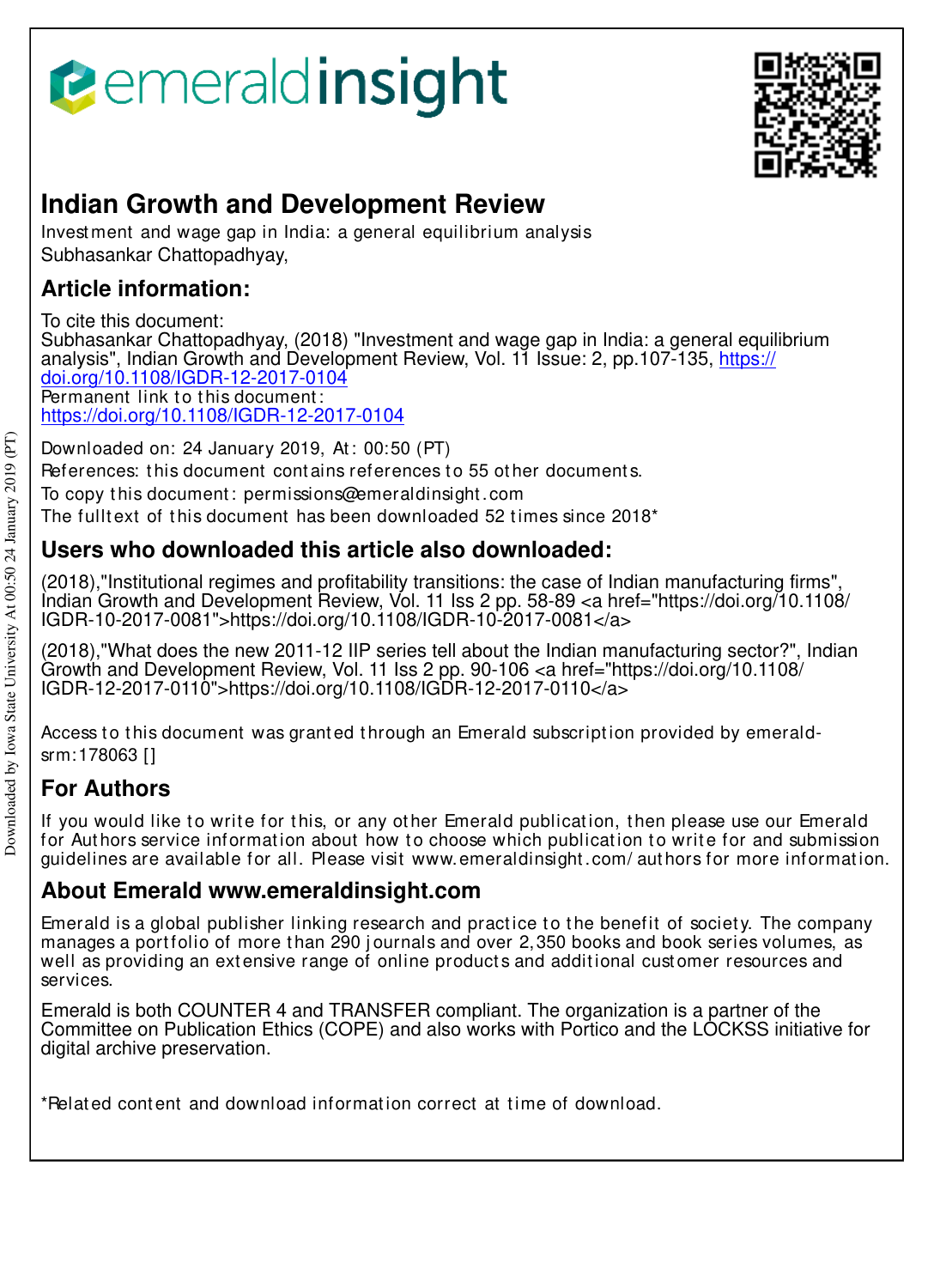# Investment and wage gap in India: a general equilibrium analysis

Subhasankar Chattopadhyay

*Department of Economics, Indian Institute of Management Indore, Indore, India*

### Abstract

**Purpose** – This paper aims to theoretically find out whether investments could close the formal-informal wage gap in India.

**Design/methodology/approach** – The paper builds a general equilibrium model of a developing economy with a large informal sector and a capital-intensive formal sector with sector-specific capital and incorporates endogenous demand.

Findings – With homothetic preferences, a small initial wage premium and elastic relative demand, investment in the formal sector is likely to close the wage gap, but the gap persists with non-homothetic preferences. However, investment in the informal sector is unlikely to close the wage gap with either type of preferences.

**Originality/value** – Though labour market distortions in developing economies leading to a formalinformal wage gap are well-documented in the development literature, little attention has been given to the question of whether such a gap would close over time.

Keywords Investment, Wage gap, Formal and informal sectors, General equilibrium

Paper type Research paper

#### 1. Introduction

Downloaded by Iowa State University At 00:50 24 January 2019 (PT) Downloaded by Iowa State University At 00:50 24 January 2019 (PT)

Labour market distortions leading to a formal-informal wage gap in developing economies is a well-known fact in the development literature (Agenor and Montiel, 2008; Bargain and Kwenda, 2009; Daza and Gamboa, 2013; Karan and Selvaraj, 2008; Kumar and Ranjan, 2015; Marjit and Kar, 2009, 2011; Narayanan, 2015; Tansel and Kan, 2012). However, not enough attention has been given to the question of whether such a gap would close over time. Such a question is not a new one  $-$  it is similar to the well-known convergence debate (Barro and Sala-I-Martin, 2003) that has been deeply explored in the neo-classical model. Here we have two sectors, formal and informal – instead of countries – for which the possibility of wage equalisation arises.

With convergence in mind, it is not too hard to identify the possible candidate that might drive the wages – investments across sectors[1]. While investments in the formal sector is well-recognised, the informal sector (which also includes agriculture) in developing economies is nothing short of a thriving' sector; the size of the informal sector across countries by alternative measures is huge (La Porta and Shleifer, 2014). Both the informal manufacturing units and self-employed units accumulate fixed assets, invest and grow (Chattopadhyay and Mondal, 2017).

What has been the trend in the wage gap in India? Figure 1 presents the trend in the (average) formal[2] and informal annual real wages (in the manufacturing sector) over the past four NSSO (National Sample Survey Organization, India)[3] rounds and movements in the wage gap. The wage gap is not constant and seems to have reduced between 1994-95 and 2005-06, but has increased thereafter. The reduction in the first three rounds was primarily due to rises in the informal wage rates[4].

Indian Growth and Development Review Vol. 11 No. 2, 2018 pp. 107-135 © Emerald Publishing Limited

DOI 10.1108/IGDR-12-2017-0104

1753-8254

Received 11 December 2017 Revised 9 January 2018 23 March 2018 30 March 2018 13 July 2018 20 July 2018 Accepted 23 July 2018

Wage gap in

India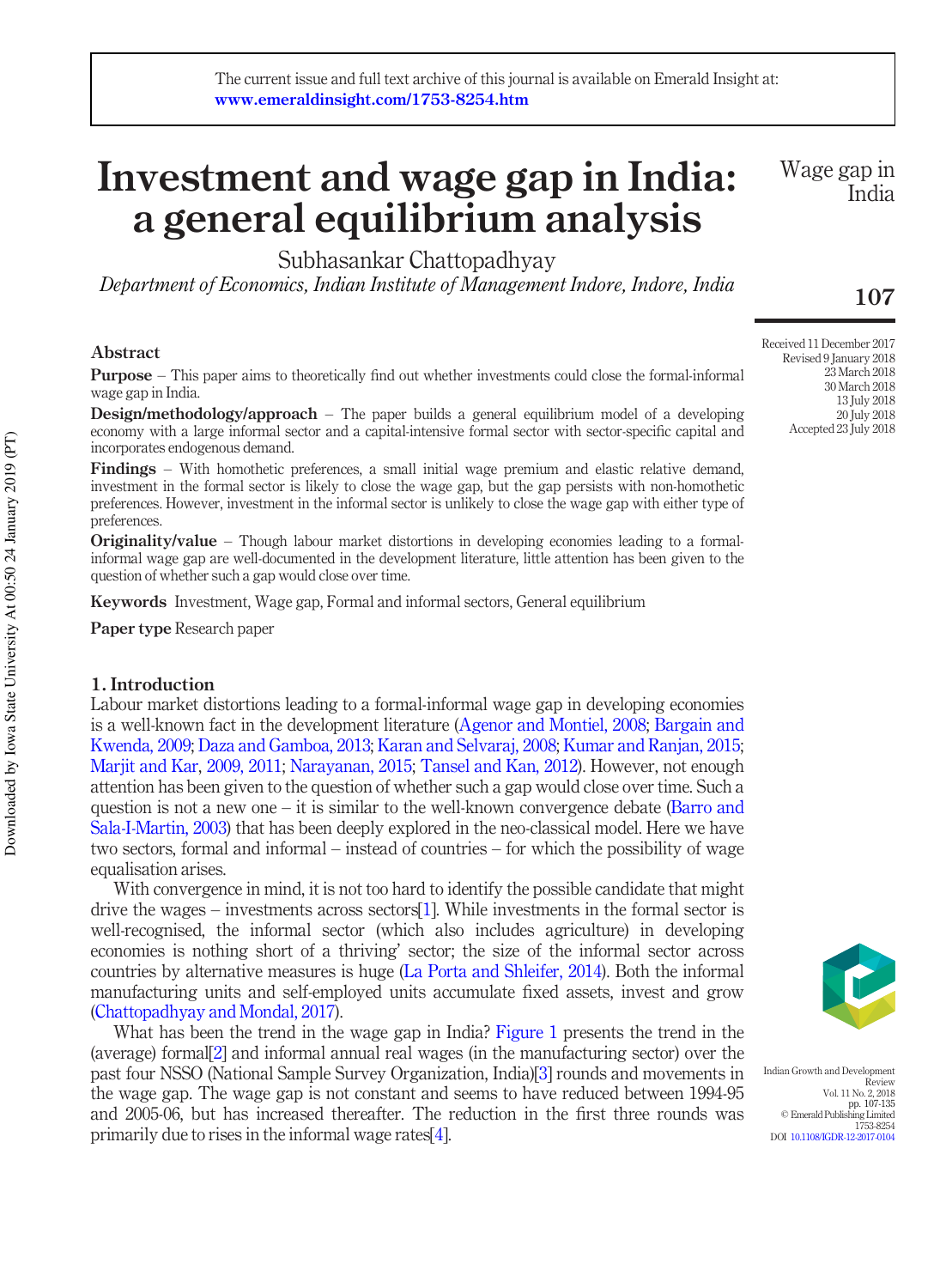The calculation of the wage gap requires further attention. It may be that the average wage gap does not emerge at all the skill levels of the workers across sectors – one needs comparable skill levels to see whether the wage gap is indeed converging. Such an exercise is often difficult as the informal sector is likely to have a high degree of heterogeneity, and the data rarely account for the unobserved individual characteristics of workers (Bargain and Kwenda, 2009). However, using large (unbalanced) panels and fixed effects quantile regression for data sets of South Africa, Brazil and Mexico, Bargain and Kwenda (2009) found that all the three countries show a similar pattern once workers' heterogeneity is accounted for – informal sector wage gaps are significant in the lower part of the distribution but tend to disappear at the top.

Narayanan (2015) also uses a quantile regression technique to test for labour market segmentation in the Indian labour market by using the NSSO data on Employment and Unemployment for the 2011-12 round. For men, while the coefficient effects[5] explain the major part of the wage gap between the 10th and the 40th quantiles, the endowment effect explains a major part of the wage gap at higher quantiles. For women, the endowment effect explains the major part of the wage gap across the whole distribution. By both these studies, therefore, there is evidence that the wage gap exists even when the skill level is controlled for. However, as Narayanan's study involves a single round, it cannot be ascertained what has been happening to the wage gap over time  $[6]$ .

The existing literature has addressed the issue of a wage gap in several ways. One of the ways to distinguish between the formal and informal sector is to model the informal sector as a shadow economy (Frey and Schneider, 2000; La Porta and Shleifer, 2008, 2014; Schneider, 2012; Schneider *et al.*, 2003). A shadow economy constitutes un-recorded yet productive activities which should otherwise be a part of the national product. As the informal sector – viewed in this way – is something that is beyond a legal framework, it often flouts minimum wage laws and pays lower wages than the formal sector, giving rise to a wage gap. Next, there is a large body of literature that attributes differences in the skills of workers to the formal-informal wage gap, with a presumption that the formal sector employs skilled labour – see Marjit and Acharya (2003), Marjit and Kar (2011), and Santra (2014) and the references therein for a detailed survey of this literature. This literature aims to explain why the skilled-unskilled wage gap has increased over the past few decades.

Another side of the literature models the formal sector as an unionised sector, with the bargaining outcome being a wage premium in the formal sector (Chaudhuri, 2003, 2008; Chaudhuri and Banerjee, 2007, 2010; Chaudhuri and Yabuuchi, 2007; Farber 1986; Marjit, 2003, Marjit and Kar, 2009, 2011; Yabuuchi and Chaudhuri, 2007). Such a wage premium



**Source:** Various rounds of NSSO, India



IGDR 11,2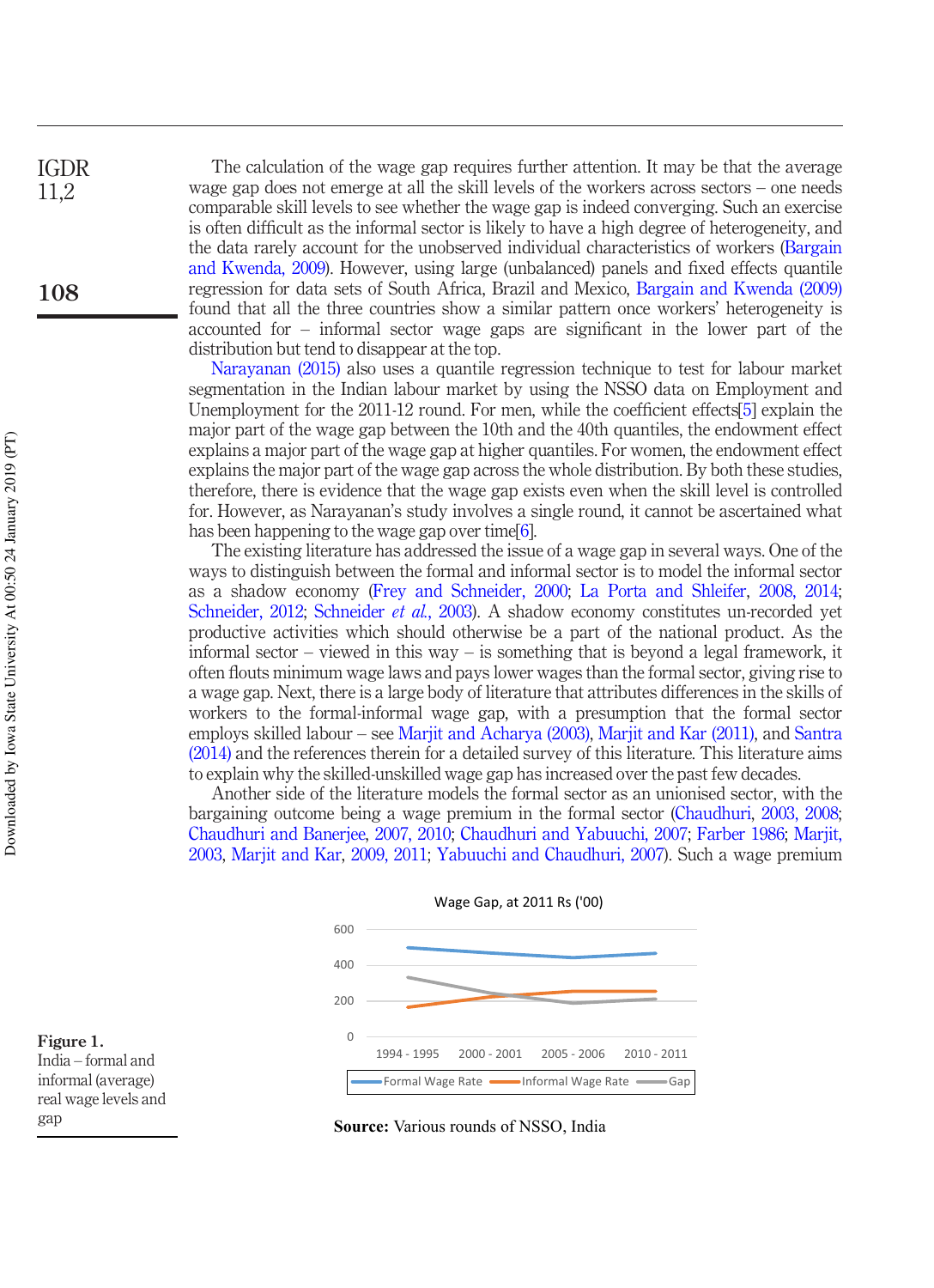leads to what is known as labour market distortion (Jones, 1971; Neary, 1978) as the unionised sector gets a wage that is over and above the otherwise market clearing wage. However, these models primarily focus on short-run comparative statics effects of some policy intervention, but do not trace the wage gap *over time*. For instance, Chaudhuri and Banerjee (2007) have analysed the consequences of economic reforms on the well-being of the informal sector workforce using a three-sector general equilibrium model and have found that different liberalised policies might produce diverse effects on the informal wage, a result that is independent of the condition of inter-sectoral capital mobility. Chaudhuri and Baneriee (2010) analyse a three-sector general equilibrium framework to investigate the possibility of unemployment of both skilled and unskilled labour and find that the effects of inflows of foreign capital on skilled–unskilled wage inequality and the extent of unemployment of both types of labour depends on the efficiency of skilled workers. Gupta and Dutta (2011) examined the effects of changes in different factor endowments and prices of traded goods on the unemployment rates and on the skilled–unskilled relative wage, with perfect capital mobility. Marjit *et al.* (2007) have shown that better prospects for agricultural exports and productivity need not necessarily increase the agricultural wage – it depends on the extent of capital movement between the formal and informal manufacturing sectors. Acharyya (2011), in the context of trade, has examined the effects of conversion of one type of physical trade restrictions into another on intra-country wage inequality in a standard Heckscher–Ohlin–Samuelson model. However, all such studies use *static* competitive general equilibrium modelling.

Though Lingens (2007) analysed the *growth* effects of union wage bargaining in a growth model with expanding product variety, the question of a wage gap was not taken up. Chattopadhyay and Mondal (2017) have done a growth theoretic general equilibrium analysis but have stayed away from endogenous demand. García-Peñalosa and Turnovsky (2005) and Turnovsky and Basher (2009) used an intertemporal growth theoretic framework but did not capture labour market distortions. Hence, available general equilibrium models do not directly deal with the question of the wage gap *over time*.

Motivated by the absence of studies that focus on a growth theoretic framework with factor market distortions, this paper presents a general equilibrium model of a developing economy with a large informal sector, a capital-intensive formal sector with sector-specific capital and endogenous demand to uncover the possible roles of investments and factor intensities in determining the trend in the formal-informal wage gap over time. The analyses show that closing of the wage gap depends on three factors – preference type, capital intensity condition and the extent of the labour market distortion. Investment in the formal sector is likely to close the gap when the formal sector is capital intensive, preferences are homothetic and the labour market distortion is not deep (i.e. when initial wage premium is small). However, investment in the informal sector is unlikely to close the gap with either type of preferences.

#### 2. The model

Our model is a variant of the general equilibrium models used by Marjit and Kar (2009, 2011), Chaudhuri (2003, 2008) and Chaudhuri and Banerjee (2007, 2010)[7]. We have a twosector closed economy with a formal (*Y*-sector) and an informal sector (*X*-sector). Output and input markets are competitive, and the sectors use constant returns to scale (CRS) production technologies. Both sectors use capital and labour, labour is perfectly mobile, but capital is sector-specific. So capital stocks do not have alternative use either in the short run or in the long run[8]. In the formal sector, nominal wages are negotiated by bargaining – the formal sector is unionised. The bargained wage is more than the otherwise market clearing

Wage gap in India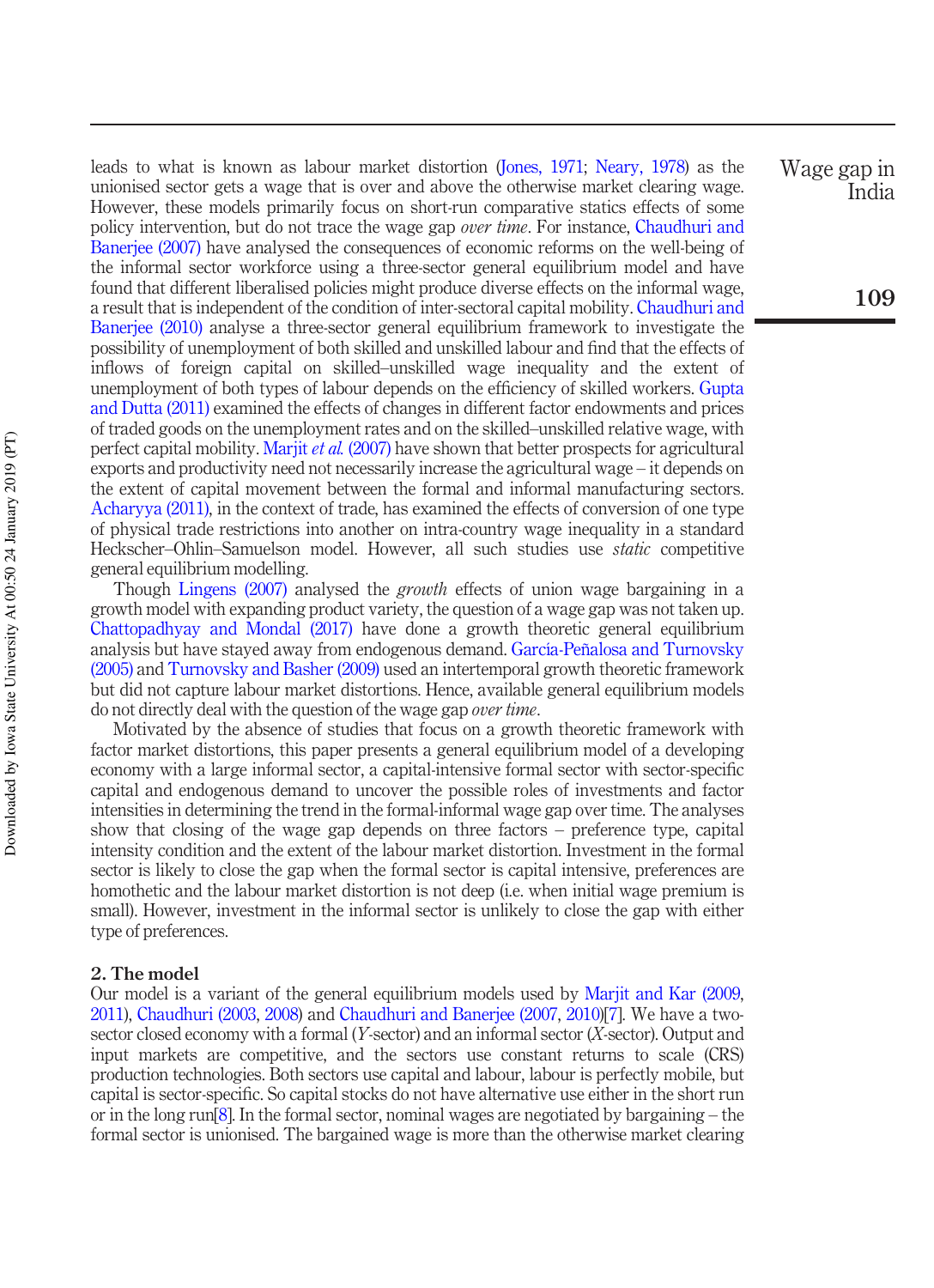wage, hence, the formal workers earn a wage premium over their informal counterparts. This premium is the source of labour market distortion (Agenor, 1996; Agenor and Montiel, 2008; Carruth and Oswald, 1981; Chattopadhyay and Mondal, 2017; Chaudhuri, 2003, 2008; Chaudhuri and Banerjee, 2010; Chaudhuri and Yabuuchi, 2007; Cole and Sanders, 1985; Fields, 1990; Jones, 1971; Marjit, 2003; Marjit and Acharya, 2003; Marjit and Kar, 2009, 2011; Kar and Marjit, 2001; Marjit and Beladi, 2002; Mazumdar, 1983, 1993; Neary, 1978; Turnham, 1993; Yabuuchi and Chaudhuri, 2007). However, such a wage gap does not lead to open unemployment in the Harris-Todaro sense in our model. With a given the level of the formal capital stock and fixed bargained wage in the short run, marginal productivity determines the formal-labour requirement. The residual (unemployed) labours are poor and therefore cannot afford to wait to find jobs because of survival needs and eventually get absorbed into the informal sector (Basu, 2013; Marjit and Kar, 2009, 2011). Given the level of informal capital stock, the level of residual labour determines the informal wage rate. These conditions ensure full employment of labour.

Our approach to modelling is different from existing studies in at least two important ways. First, we model the formal sector as a unionised sector rather than modelling the informal sector as a shadow economy. Typically, a shadow economy, as by definition constitutes unrecorded activities, can potentially include formal and/or informal firms. Further, it is not possible to get reliable survey data on the shadow economy on the basis of which a meaningful analysis of wage gaps can be done[9]. Therefore we follow the standard general equilibrium modelling with full employment where employment in the informal sector is determined residually as discussed above. Second, available general equilibrium models that study labour market distortions are at best *static* general equilibrium models and do not directly deal with our question of the wage gap *over time*. We allow capital accumulation, rather than studying comparative statics effects of a oneshot change in the level of capital stock, induced by rates of return differential across formal and informal sectors. Further, we also incorporate endogenous demand conditions of both the homothetic and non-homothetic variety so that a complete characterisation can be obtained. Such comprehensive treatment is expected to enrich the existing varieties of models.

Following the standard assumption of the related literature, we assume that the formal sector is capital-intensive and the informal sector is labour intensive (both in terms of physical and value sense). This is going to be our capital intensity hypothesis (CIH) throughout. Let all durable goods be produced in the formal sector and let all non-durables (which includes mass consumption goods as well) be produced in the informal sector. From the demand side, (Section 2.3), however, final outputs are substitutes.

With sector-specific capital, it is straightforward that the rates of return to the sectoral capital are not equalised in the short run. Therefore, the economy begins with capital market disequilibrium (unequal capital rates) along with a labour market distortion (formalinformal wage gap) – call this the short run. Our objective is to find out the effects of investments going either to the formal or to the informal sector on the trend of the formalinformal wage gap till capital rates are equalised (i.e. till the capital market equilibrium is attained) – call this the long run[10]. The investment goods sector is exogenous to the model, including the possibility of that it lies outside the country (say of foreign direct investment variety).

The equilibrium of the model consists of three sets of equations:

- (1) price equations from zero profit conditions;
- (2) commodity market equilibrium; and

IGDR 11,2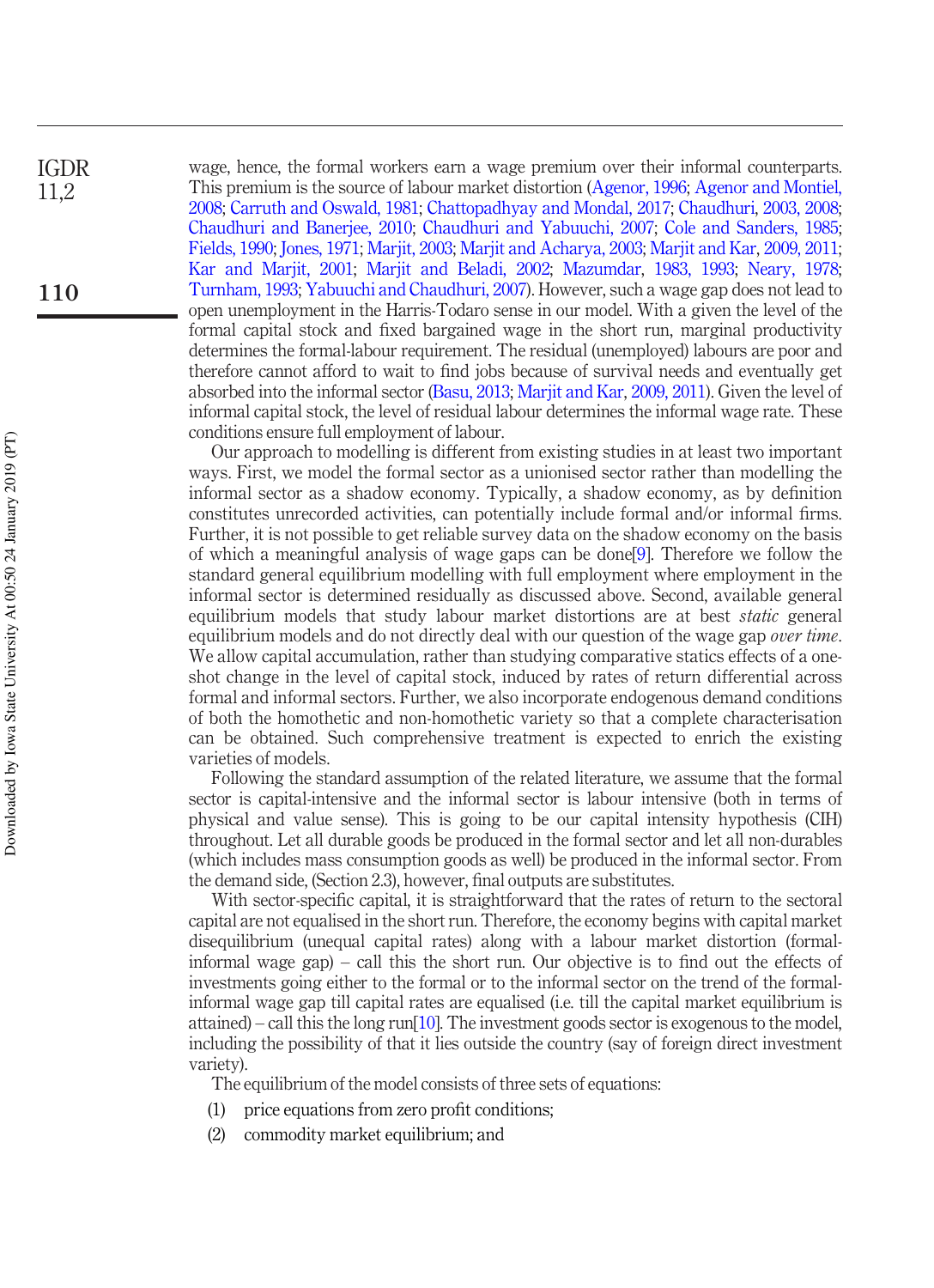(3) full employment or factor market equilibrium conditions. Note that in both the sectors, firms are maximising their profit as marginal productivity conditions are satisfied. Markets are competitive and therefore profits in *Y* and *X* sectors are zero. The following notations are used.

*Y*, *X*: outputs in the formal and informal sectors.

 $K_Y, K_X$ : capital stocks in the formal and informal sectors.

*K*, *L*: total supply of capital and labour in the short run (with fixed labour endowment throughout).

 $w_Y, w_X$ : real wage rates (in units of X-goods) in the formal and informal sectors.

 $r_{\rm Y}$ ,  $r_{\rm X}$ : return to capital (in units of *X*-goods) in the formal and informal sectors  $a_{\rm K}$  and  $a_{\rm L}$ are the respective capital and labour requirements to produce one unit of output (inverse of average productivity of the factor) in the sectors '*Y*' and '*X*'.

#### *2.1 Price equations*

Under zero-profit conditions (as markets are perfectly competitive), the unit output price is paid to either capital or labour:

$$
p = r_{Y}a_{KY} + w_{Y}a_{LY}
$$
 (1)

$$
1 = r_{\rm X} a_{\rm KX} + w_{\rm X} a_{\rm LX} \tag{2}
$$

Here, *p* is the relative price of *Y*-goods in units of *X*-goods ( $\equiv P_{\rm V}/P_{\rm X}$ ), which can also be termed as inter-sectoral terms of trade. Rates of return (*r*) and wages (*w*) are in units of *X*goods.

Note that  $w_Y = W_Y/P_X$  and  $w_X = W_X/P_X$ , upper case variables are nominal values and corresponding lower-case variables are real values (in units of  $X$ ).  $W_Y$  is the bargained nominal wage in the formal sector and is fixed to begin with. Note that, due to a wage premium,  $w_Y \neq w_X$ .

The conversion to relative prices with respect to non-durable goods (here *X*-goods) is done keeping in mind the homogeneity postulate $[11]$  – that the demand and supply depend on relative prices and not on absolute prices. Furthermore, rates of return and wages must be compared in terms of a common numeraire. Here, we use non-durables as the numeraire.

#### *2.2 Supply condition*

At any given point in time, the available capital stock is sector-specific and is given by history. The total capital stock changes over time with investment. The supply conditions along with mobile labour under full employment are given by:

$$
K_{\rm Y} = a_{\rm KY} Y \tag{3}
$$

$$
K_{\rm X} = a_{\rm KX} X \tag{4}
$$

$$
\overline{K} = K_{\rm Y} + K_{\rm X} \tag{5}
$$

$$
\overline{L} = a_{\text{LY}} Y + a_{\text{LX}} X \tag{6}
$$

Wage gap in India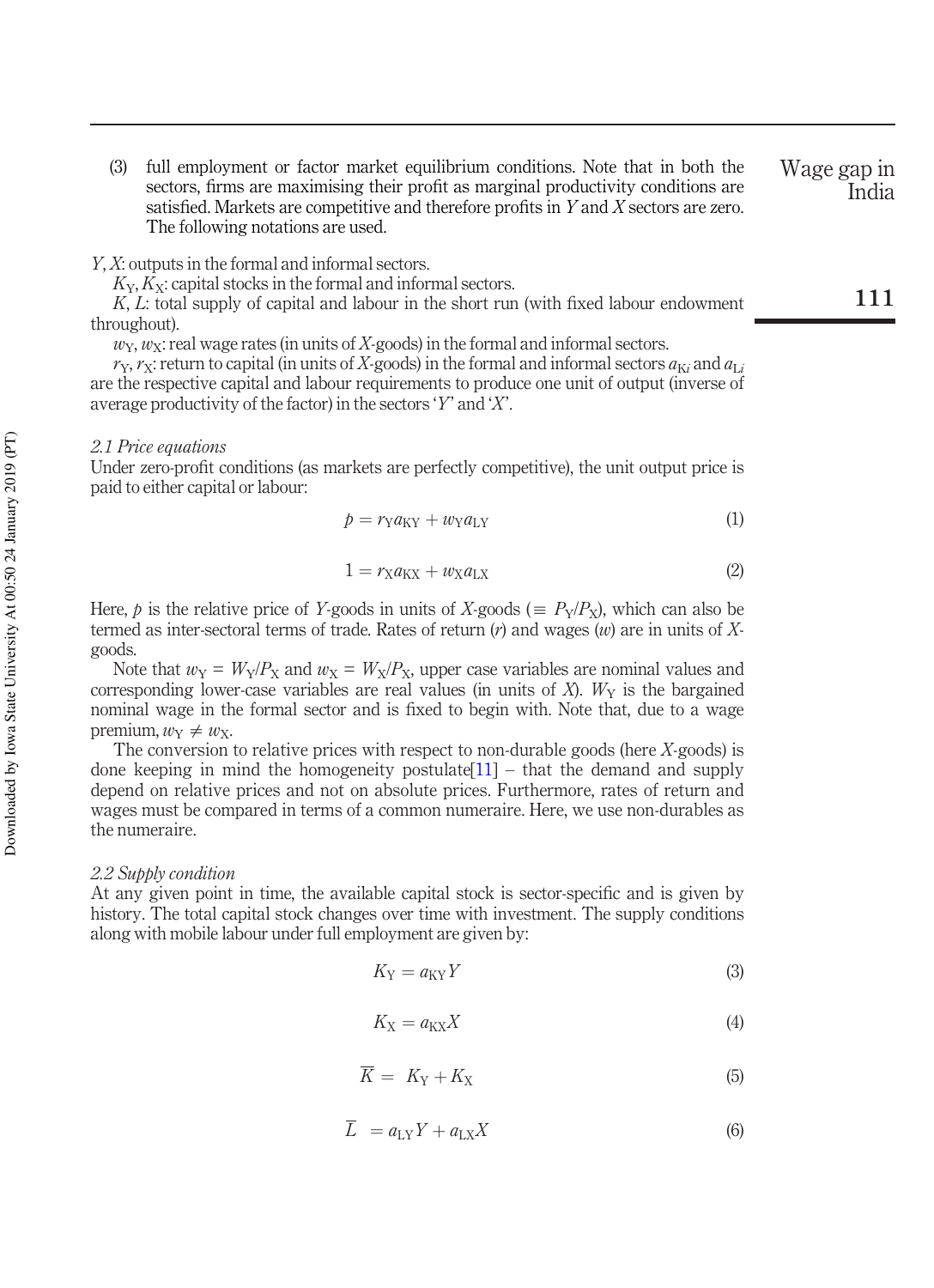along with:

$$
a_{Li} = a_{Li}(w_i/r_i); i = Y, X \text{ and } da_{Li}/d(w_i/r_i) < 0
$$
  
\n
$$
a_{Ki} = a_{Ki}(w_i/r_i); i = Y, X \text{ and } da_{Ki}/d(w_i/r_i) > 0
$$
\n(7)

Though capital is-sector specific, equation (7) ensures full employment of both the factors at each point in time.

#### *2.3 Demand condition*

In multi-sector models, equilibrium involves movement of relative prices. Changes in relative prices influence both demand and supply, but in the very short period, output changes may not be possible. So the burden of adjustment falls on demand and thereby on relative prices. In aggregative models, the choice on the demand side is essentially between consumption and saving. While this can be modelled in terms of usual dynamic utility maximisation and individual choice, for developing economies, income distribution is equally important. Therefore, we are going to take up both varieties of demand functions i.e. preferences, namely, homothetic and non-homothetic.

Note that the supply functions in our models differ only in terms of capital intensity, but not in terms of productivity. Introduction of non-homothetic preference also generate demand-side imbalances that are extremely important to tracing the behaviour of an economy over time. For instance, non-homothetic preferences are now a standard device to investigate structural change. Such preferences are particularly manifested at the initial stages of development in a developing economy (Herrendorf *et al.*, 2014 for more detail). Non-homothetic preferences are a neat way to capture Engel's law, which states that a larger proportion of income is spent on income and price elastic goods (such as non-agricultural goods in general) and less is spent on income and price inelastic goods (necessities such as food) as households' income rise.

Assume that workers have only wage income (but no capital income). This means they do not spend on investment goods – they consume the entire wage income. This assumption is not unreasonable in the context of developing economies. One way to invest in capital is to indirectly hold financial claims – issued by firms – through financial intermediaries. As per the World Bank's Global Financial Inclusion Index (Global Findex, 2014), only 27 per cent of the world's population (over age 15) have "formal" savings. The figure stands at 13 per cent for South Asia, 14 per cent for Latin America and 14 per cent for India. In terms of income groups, 10 per cent of the lower and 15 per cent of lower-middle income groups have formal savings. In the year 2011, only 18.65 per cent of the poorest 40 per cent in India saved *some* money in the previous year. The number reads 20 per cent for rural India. Workers are most likely to belong to low- and low-middle income groups (in the formal sector) and to rural areas (a large part of the informal sector is the agricultural sector). For analytical tractability, we assume that their saving rate is zero[12].

The owners of capital – the so-called capitalist – save a fraction of their income and invest. Rest of the capitalists' income is spent on the formal and informal goods. Within this broad saving behaviour, we try two different specifications to model demand structure. In the first variety, we assume that the workers consume only the *X*-goods and the capitalists consume all the *Y*-goods, i.e. a fixed proportion of capitalists' income is spent on *Y*-goods and the rest on the investment goods (therefore relative demand between them is unit elastic). When *X*-goods market is in equilibrium, then by Walras law, *Y*-sector is also in equilibrium. The demand-supply balance for *X*-goods given by:

IGDR 11,2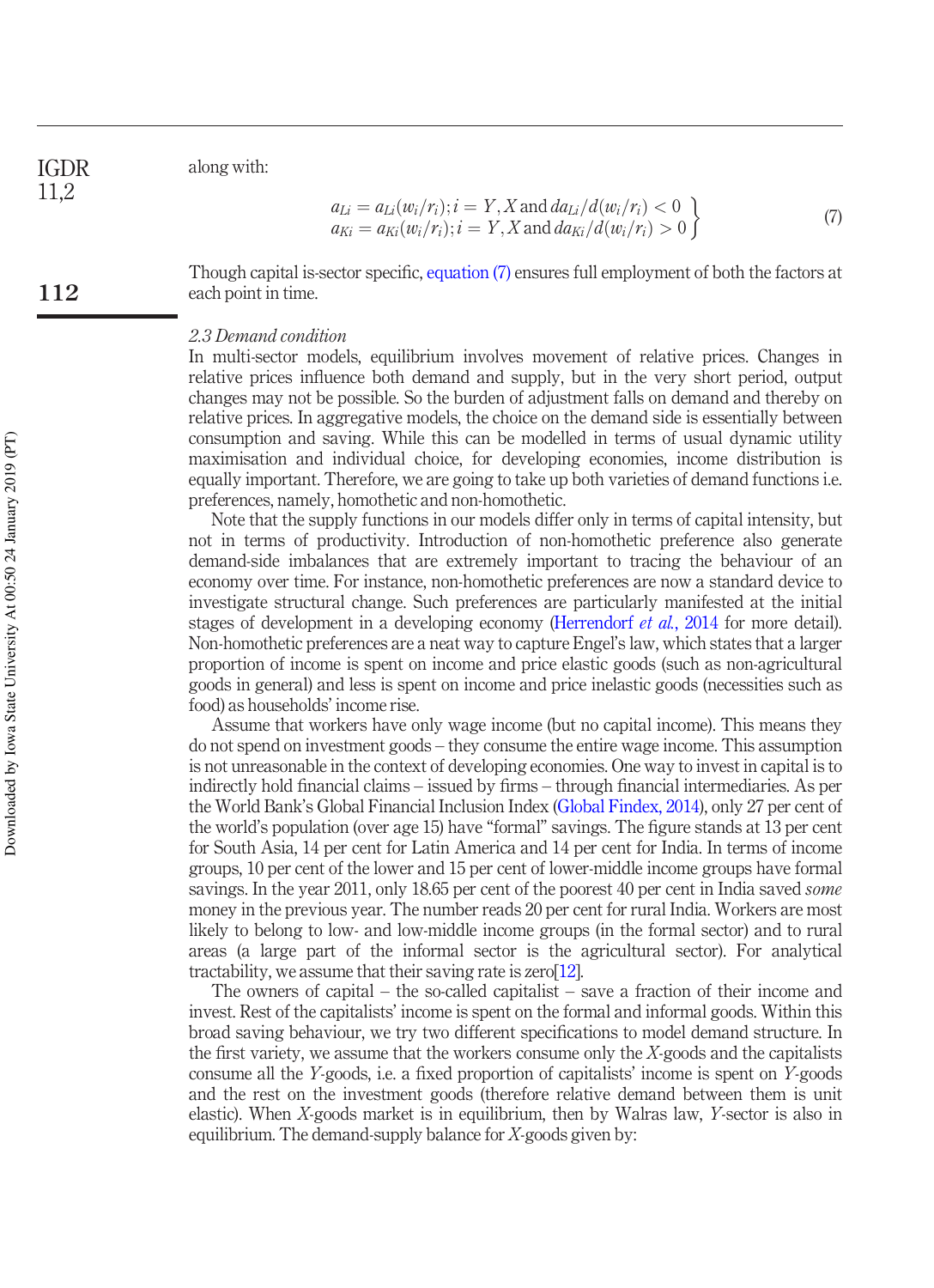$$
D_{\rm X} = X = w_{\rm Y} L_{\rm Y} + w_{\rm X} L_{\rm X} \tag{8}
$$

helps us determine the relative price at a point in time (Section 2.6). For brevity, let us call this preference as non-homothetic preference[14].

The other variety of demand structure comes from the usual homothetic utility function involving spending on both *Y*- and *X*-goods by workers and capitalists. Such utility functions makes the relative demand to be a function of relative price only (Jones, 1965).

$$
\frac{Y_D}{X_D} = f(p); f' < 0;\tag{9}
$$

Note that changes in income do not affect the position of the relative demand curve as expenditure shares in homothetic preference is independent of income at a given level of *p* – demand function is unitary income-elastic.

#### *2.4 Wage setting rule*

The wage setting process can be modelled either as a monopoly model of trade union or as a Nash bargaining solution (also known as the "right to manage" model). Relegating the explicit solution of the problem to Appendix 1, we present here the set-up of the monopoly model of the trade union, and provide a graphical analysis of the equilibrium outcome.

Consider the following variety of utility function for the labour union where the choice set of the representative union includes both the wage rate and the level of employment:

$$
U(w_Y, L_Y) = L_Y[u(w_Y) - u(w_X)]
$$
\n(10)

Here,  $w_x$  – the informal wage rate – is the fall-back or outside option to the formal workers. The union treats this outside option parametrically. In the monopoly model, the union first sets the wage and then the representative firm choses the level of employment so as to maximise its profit (Heijdra, 2009; Ch 7).

The union's objective is then to:

$$
\underset{w_Y}{Max} U(w_Y, L_Y)
$$

Subject to:

$$
\frac{\partial}{\partial L_Y} \pi_Y(w_Y, L_Y; K_Y) = 0
$$

This exercise determines  $w_Y$  and  $L_Y$ . The informal-firm maximises its profit which gives us the following two conditions, which in turn determine  $L_X$  and  $w_X$ :

$$
\frac{\partial}{\partial L_X} \pi_X(w_X, L_X; K_X) = 0
$$
  

$$
L_Y + L_X = \overline{L}
$$

Here,  $\pi$ <sub>*Y*</sub> and  $\pi$ <sub>*X*</sub> are profit functions of the representative formal and informal firm, respectively.

Using the first-order conditions, it is possible to express the equilibrium relation between the formal and informal wages in the following reduced form (Appendix 1):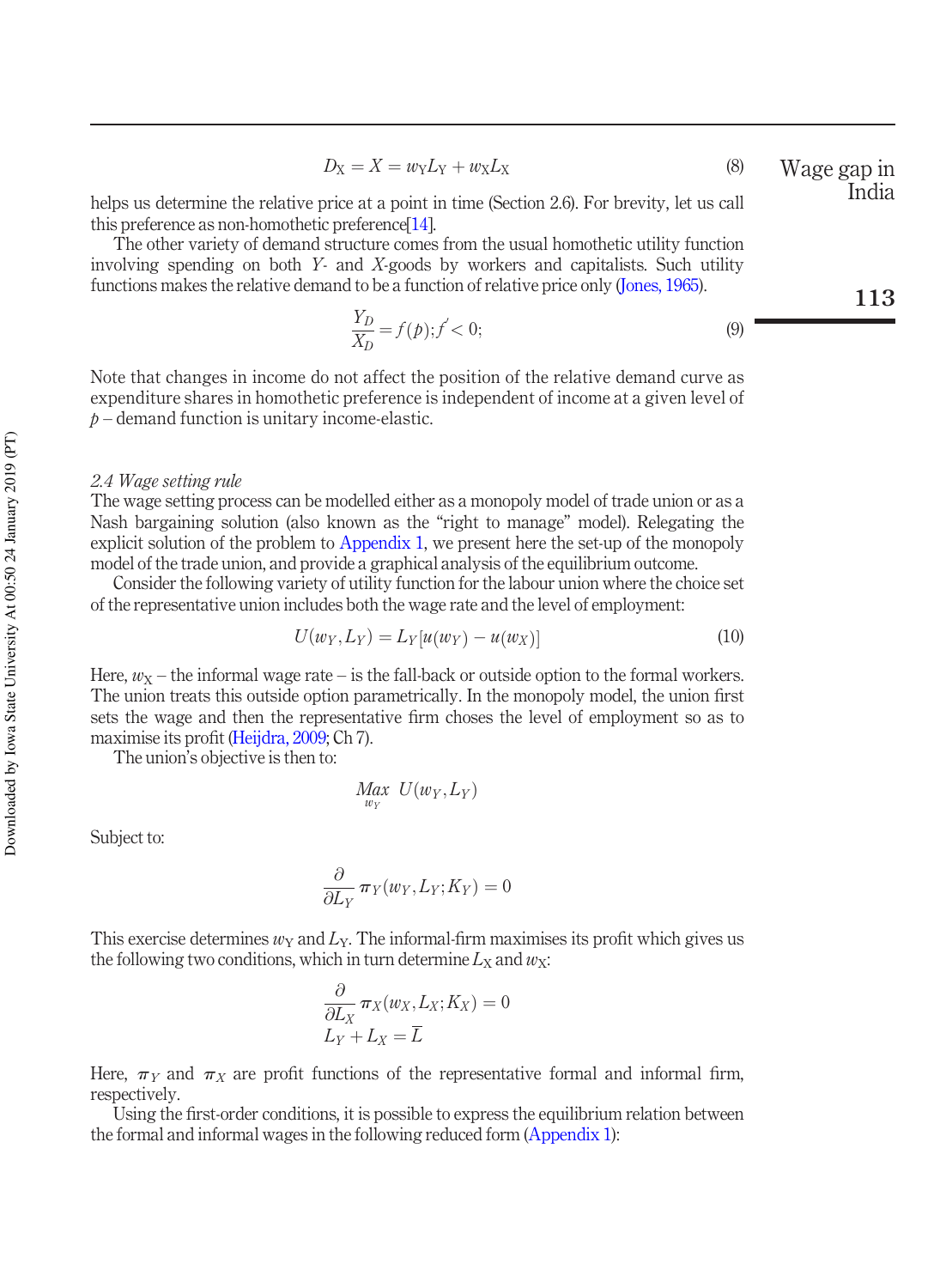| <b>IGDR</b><br>11,2 | $w_Y = \alpha(w_X)$                                                                                                                                                                                                                                                                               | (11) |
|---------------------|---------------------------------------------------------------------------------------------------------------------------------------------------------------------------------------------------------------------------------------------------------------------------------------------------|------|
|                     | It is evident that the economy begins with a wage premium that leads to a formal-informal<br>wage gap. This premium is over the otherwise market clearing wage [15]. The equilibrium<br>outcome is shown in Figure 2.                                                                             |      |
| 114                 | An increase in $wx$ (say due to investment in the formal sector – see Figure 2) causes a<br>less-than proportionate increase in $w_y$ , so that, in terms of elasticity, $0 < e_\alpha < 1$ for $w_y > w_x$<br>and $e_{\alpha} = 0$ for $w_{\rm Y} = w_{\rm X}$ . It is immediate from (11) that: |      |

$$
\hat{w}_Y = e_\alpha \ \hat{w}_X \tag{12}
$$

Chaudhuri (2003, 2016), Chaudhuri and Banerjee (2007), Chaudhuri and Yabuuchi (2007), Chaudhuri and Biswas (2016) and Yabuuchi and Chaudhuri (2007) use a similar inelastic informal-to-formal wage adjustment rule.

The rule given by equation (12) is applicable till wages equalise. After equalisation,  $w<sub>Y</sub>$ and  $w_X$  move with equality; hence,  $\hat{w}_Y = \hat{w}_X$ .

#### *2.5 Determination of variables*

Given an initial relative price of *Y*-goods in terms of *X*-goods (assuming both goods are produced) say  $p_0$ , the distribution of the labour force, the level of equilibrium wage rate in the *X*-goods sector and the income of capital  $K_Y$  and  $K_X$  can be determined with the help of marginal product of labour curves as shown in Figure 2. The length of the horizontal axis equals the total labour supply available at a point of time. Note that the position of  $MPL<sub>X</sub>$ curve is independent of the relative price *p*.

Once  $w_Y$  is determined, the position of  $pMPL_Y$  curve determines  $L_Y$ . The wage rate in Xsector,  $w_X$  can be determined from the requirement that the residual labour  $L - L_Y = L_X$ must be fully employed in the informal sector. The income of labour and capital in *Y*- and *X*sectors are given by the corresponding areas of rectangles under the respective wage line and by the triangular area above the equilibrium wage line, respectively.



Figure 2. Determination of wage rates, allocation of labour and equilibrium effects on wages with investment in the formal sector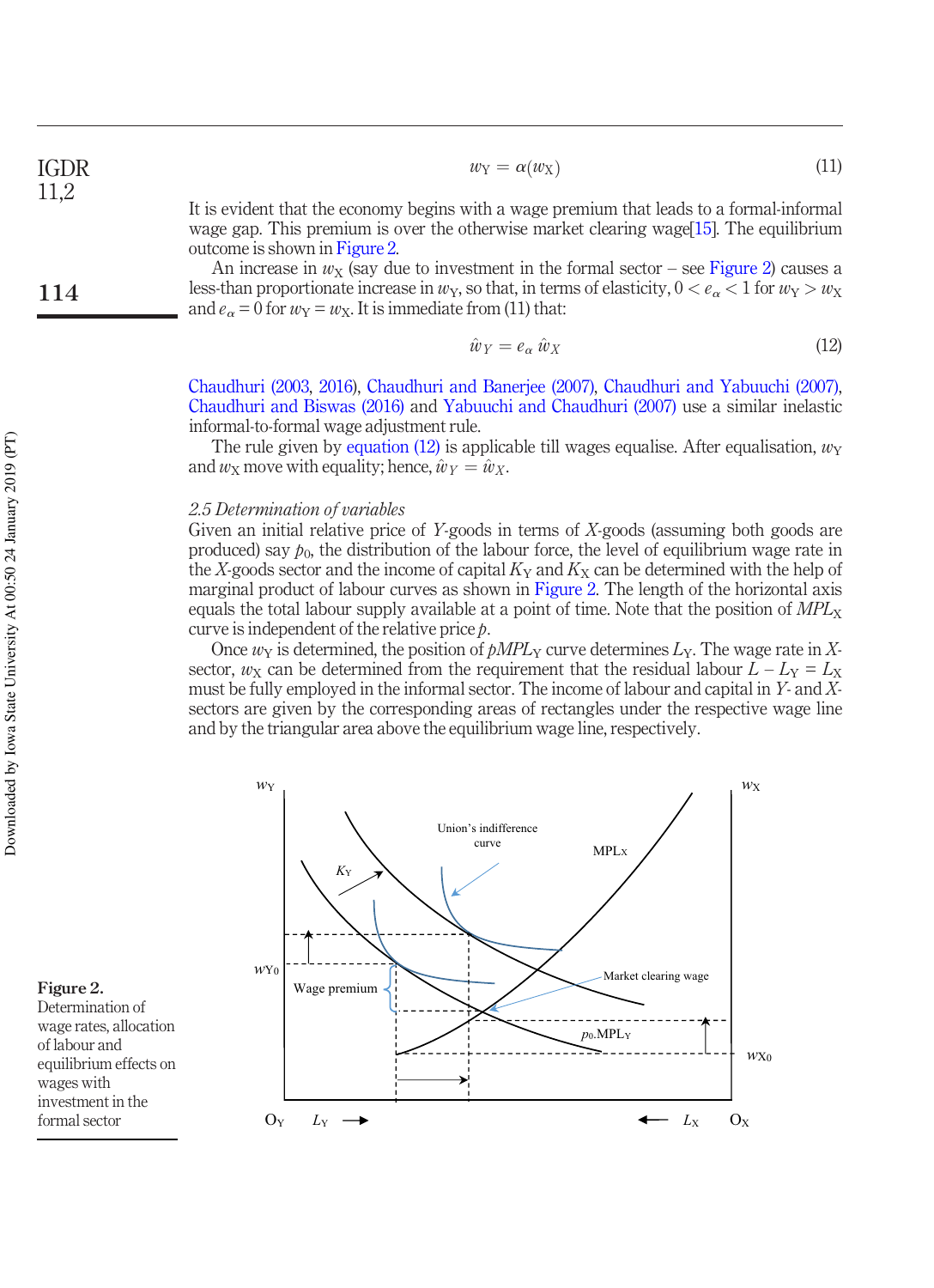It is immediate from Figure 2 that the wage rates and allocation of labour are functions of the structure of sectoral capital stocks, total supply of labour and commodity prices. Changes in any of these would change the equilibrium wage rate and allocation of labour, and hence outputs in both the sectors.

How is the short-run '*p*' determined? That is answered by looking at the demand conditions.

#### *2.6 Determination of relative price*

That the relative demand curve for *X*-goods is downward sloping in case of homothetic preference is straightforward from equation (9).

Next consider the non-homothetic case. A fall in  $p$  (or a rise in  $1/p$ ) – which is equivalent to a rise in  $P_X$  – causes  $p.MPL_Y$  curve to shift left. This causes  $L_Y$  to decrease at a given  $w_Y$ , so that wage bill  $w_Y L_Y$  in the Y-sector decreases. A fall in  $L_Y$  will cause  $L_X$ to rise and  $w<sub>X</sub>$  to fall. If the  $MPL<sub>X</sub>$  is relatively inelastic then  $w<sub>X</sub>L<sub>X</sub>$  will fall (a given rise in  $L_X$  requires  $w_X$  to fall by a large amount). So the aggregate wage bill  $w_Y L_Y + w_X L_X$  will fall. But there are further adjustments; a fall in  $w<sub>X</sub>$  causes a secondary fall in  $w<sub>Y</sub>$  by equation (11). So let us find out the conditions under which the relative demand curve is downward sloping. We need the aggregate wage bill (equalling demand  $D<sub>X</sub>$ ) to fall with a rise in 1/*p*.

From equation (8),  $D_X = w_X L_X + w_Y L_Y$  and totally differentiate both sides to get:

$$
\hat{D}_X = \theta_X(\hat{w}_X + \hat{L}_X) + \theta_Y(\hat{w}_Y + \hat{L}_Y)
$$

where  $\theta_i$  is the *i*th sector's labour income share in total labour income and an over hat implies proportionate rate of change of a variable.

Using equations (6) and (12):

$$
\hat{D}_X = \theta_X (\hat{w}_X + \hat{L}_X) + \theta_Y \left[ e_\alpha \hat{w}_X - \frac{\lambda_{LX}}{\lambda_{LY}} \hat{L}_X \right]
$$

$$
\hat{D}_X = [\theta_X + \theta_Y e_\alpha] \hat{w}_X + \left[ \theta_X - \theta_Y \frac{\lambda_{LX}}{\lambda_{LY}} \right] \hat{L}_X
$$

where  $\lambda_{Li}$  is the fraction of labour employed in the *i*th sector.

Under full employment,  $\hat{w}_x$ and  $L_x$  must have opposite signs (which is also evident from Figure 2). A rise in  $1/p$  causes  $L_Y$  to decrease and  $L_X$  to increase (therefore  $w_X$  to decrease), which in turn causes the total wage bill to decrease in the case when there are no further adjustments. We want this result to be preserved even when further adjustments through equation (12) is allowed. Therefore, after all adjustments due to a rise in 1/*p* are over, we should have  $\hat{w}_X$  < 0 and  $\hat{L}_X$  > 0[16]. What parametric restrictions are required for this to hold?

For  $\hat{D}_X > 0$  we must have  $[\theta_X + e_\alpha \theta_Y] > 0$  and  $[\theta_X - \theta_Y \frac{\lambda_{LX}}{\lambda_{LY}}] < 0$ .

As  $0 < e_\alpha < 1$  and  $0 < \theta_X$ ,  $\theta_Y < 1$ , we have  $[\theta_X + e_\alpha \theta_Y] > 0$ . Hence, the sufficient condition for demand to fall is given by  $\left[\theta_X - \theta_Y \frac{\lambda_{LX}}{\lambda_{LY}}\right] \leq 0.$ 

$$
i.e., \theta_{Y} \frac{\lambda_{LX}}{\lambda_{LY}} \geq \theta_{X},
$$

India

Wage gap in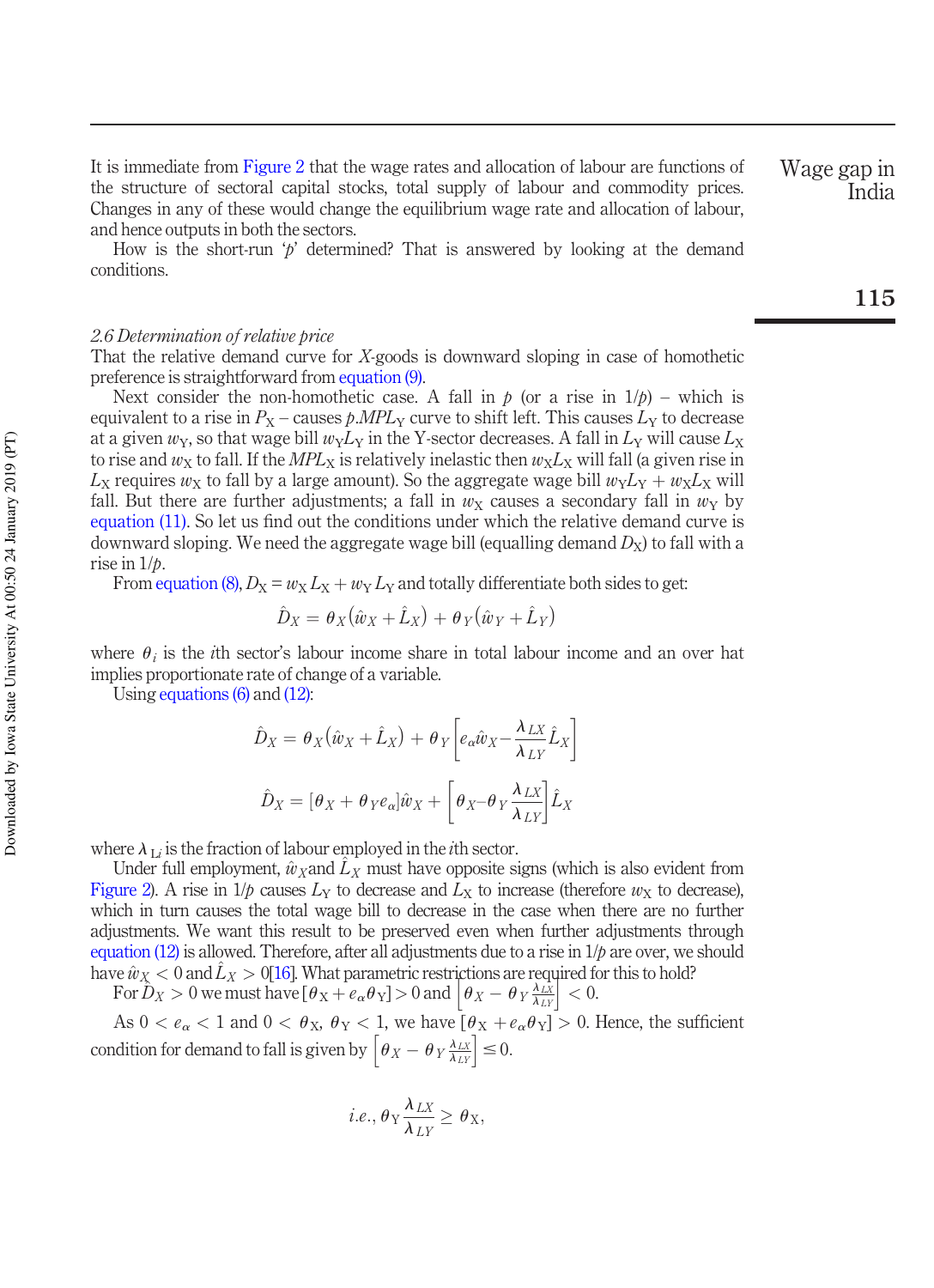$$
\begin{array}{c}\n\text{IGDR} \\
11.9\n\end{array}
$$

11,2

116

$$
or, \frac{\lambda_{LX}}{\lambda_{LY}} \ge \frac{\theta_X}{\theta_Y}
$$

$$
or, \frac{L_X}{L_Y} \ge \frac{w_X L_X}{w_Y L_Y}
$$

 $or, w_{\rm Y} \geq w_{\rm X}$ , which is the case by the structure of the model. Therefore, the relative demand curve for *X*-goods is downward sloping. Note that we do not need a CIH – either in physical or in the value sense – to be satisfied for the relative demand curve to be downward sloping. From the properties of the relative demand curve, the following proposition is immediate.

*Proposition 1.* With homothetic preference, the relative demand curve for formal goods is always downward sloping. With non-homothetic preference, the relative demand curve for formal goods is downward sloping provided the formal-informal wage gap is strictly nonnegative. Both properties do not require a CIH.

Now about the relative supply curve. A rise in  $L_X$  raises X given  $K_X$ . Thus, a rise in  $1/p$ raises  $X$  – the standard short-run upward rising supply curve for  $X$  (Figure 3). Note two points; first, the supply and demand curves are drawn for given  $K_Y$  and  $K_X$ . A change in either of them will cause both demand and supply curves to shift. Second, the determination of *p* tells us how the level of the equilibrium price is determined in the short-run, and this is not the long-run *p*.

#### *2.7 Model closure*

The model has eight unknowns –  $w_x$ ,  $p$ ,  $r_x$ ,  $r_y$ ,  $Y$ ,  $X$ ,  $L_x$  and  $L_y$ . We have eight equations, given by two price equations (1) and (2), *X*-goods market equilibrium [equation (8)], full employment of two sector-specific capital [equations (3) and (4)], full employment of labour [equation (5))] and that the mobile factor (here labour) receives it marginal product in each sector (two equations).

The condition  $D_X = X$  determines p. From p, one can determine  $w_Y$  by referring to the labour allocation diagram (Figure 2). Once  $w_Y$  and p are known  $[w_X]$  is obtained from equation (11)],  $r<sub>N</sub>$  and  $r<sub>X</sub>$  get determined from equations (1) and (2). Also,  $w<sub>Y</sub>$  determines  $L<sub>Y</sub>$ and the condition that there is no open unemployment of labour determines  $L<sub>X</sub>$ . The labour allocation along with given  $K_Y$  and  $K_X$  determine Y and X through the production functions. Additional four input coefficients  $a_{ii}$  are determined by the set of four equations given by equation (7) by specifying  $w_Y$ ,  $w_X$ ,  $r_Y$  and  $r_X$ .

#### 3. Investment and growth

Much of the related literature cited in Section 2 is about reallocation of the *existing* capital stock across sectors over time. Such an adjustment mechanism is essentially Marshallian in

Figure 3. Determination of *p*: relative demand and supply curves for *x*-goods

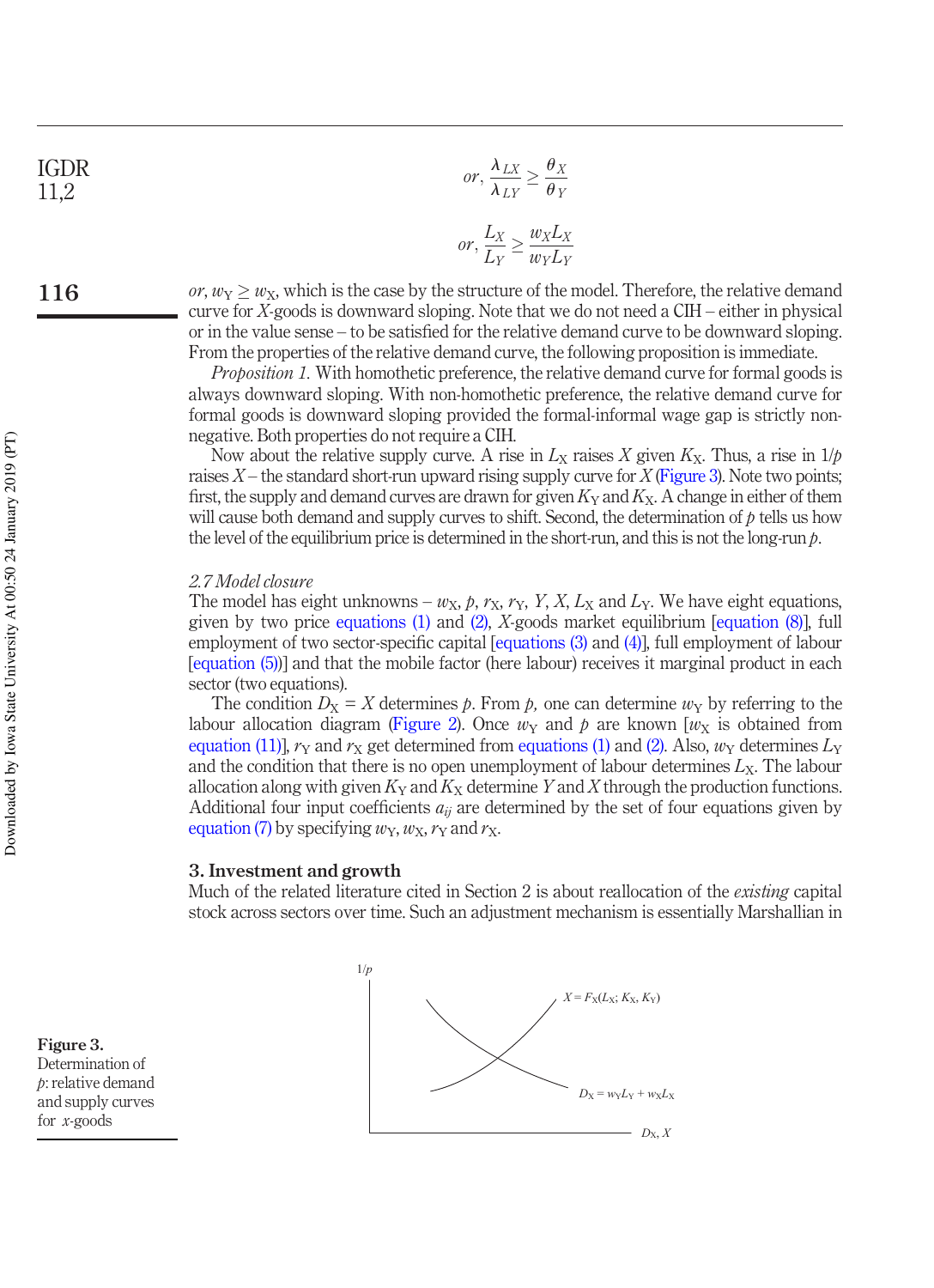nature, where long-run is the time by which all reallocations, with a fixed *aggregate* capital stock, are complete. However, that is not about a change in the total available stock of capital – it is just about *reallocating* a *given* level of the capital stock. In our case, the total available capital stock increases due to investments; so, it is about capital *allocation over time*. Which variable guides the allocation decision?

In a private enterprise economy, the investment decision is induced by the rate of return differential between sectors. There may be two cases,  $r_Y > r_X$  and  $r_X > r_Y$ , to begin with. One reason for such a difference may be due to the fact that the short-run relative price is out of sync with the long-run one; it is either high or low. The other reason may have to do with the initial composition of capital stocks. A developing economy usually begins with a small formal sector in terms of the output and capital stock than the informal sector. Hence, the historically given composition of sectoral capital stocks,  $K_Y/K_X$ , in the short run would be low to begin with. This leads to relatively higher return to the formal capital initially, giving us the first possibility  $r_{\rm Y} > r_{\rm X}$ .

The other possibility,  $r_{\rm X} > r_{\rm Y}$ , may arise due to the economic environment of the informal sector. The informal sector operates under a loose regulatory environment and can often avoid paying taxes. The minimum wage law is not binding and other benefits to workers are mostly absent. These may lead to a high return to informal-capital. Further, high real interest rates in the informal credit market is a well-known fact, which in turn implies a high rate of return to informal capital. The informal credit markets primarily serve the informal sector. See Chattopadhyay and Mondal (2017) for a detailed discussion on these possibilities.

With investment, the composition  $K_Y/K_X$  will change over time. Suppose that starting from a given composition, it so happens that  $r_Y > r_X$ . Figure 2 presents a temporary (short-run) equilibrium in which capital market is not in equilibrium. What are the effects on  $r<sub>X</sub>$  and  $r<sub>X</sub>$  (and therefore on the return differential  $r<sub>Y</sub> - r<sub>X</sub>$ ), sectoral wage rates, employment, and outputs if all investments go to the formal sector? If the returns are not equal in the short run it must be that the current price '*p*' is either higher or lower than what is consistent with long-run *p*. So it is conceivable that a change in  $K_Y$  will also call for a simultaneous adjustment in '*p*', more so because two sectors produce different varieties of goods.

With increase in  $K_Y$ , the gap  $(r_Y - r_X)$  must close fully over finite time so that accumulation is stable.

#### *3.1 Investment in the formal sector*

Consider first a *ceteris paribus* effect of rising  $K_Y$  on other variables. A rise in  $K_Y$  causes  $p.MPL<sub>X</sub>$  to shift right –  $L<sub>Y</sub>$  increases,  $L<sub>X</sub>$  decreases[17] and  $w<sub>X</sub>$  increases. If  $p$  were constant, a higher  $L_Y$  along with higher  $K_Y$  would raise Y, and a lower  $L_X$  along with the same level of  $K_X$  would decrease X. This is the Rybczynski effect for the formalinformal economy, at a *constant p*. But this is not all; a rise in  $w<sub>X</sub>$  leads to a rise in  $w<sub>Y</sub>$  by equation (11). That in turn reduces  $L_Y$ . However, the reduction in  $L_Y$  cannot fully compensate the initial increase in it, for  $0 < e_\alpha < 1$ . At the same time, we do not know what happens to  $p - i$  t may increase or decrease depending on the relative shifts in the demand and supply curves. If it increased, there would be a secondary rightward shift in  $p.MPL<sub>Y</sub>$  leading to a rise in  $L<sub>Y</sub>$ . Therefore, the net effect on  $L<sub>Y</sub>$  is ambiguous. To find that out, we turn to explicit equations of change. Our specific interest lies in finding out what happens to the ratio  $(r_Y/r_X)$  as  $K_Y$  increases.

Wage gap in India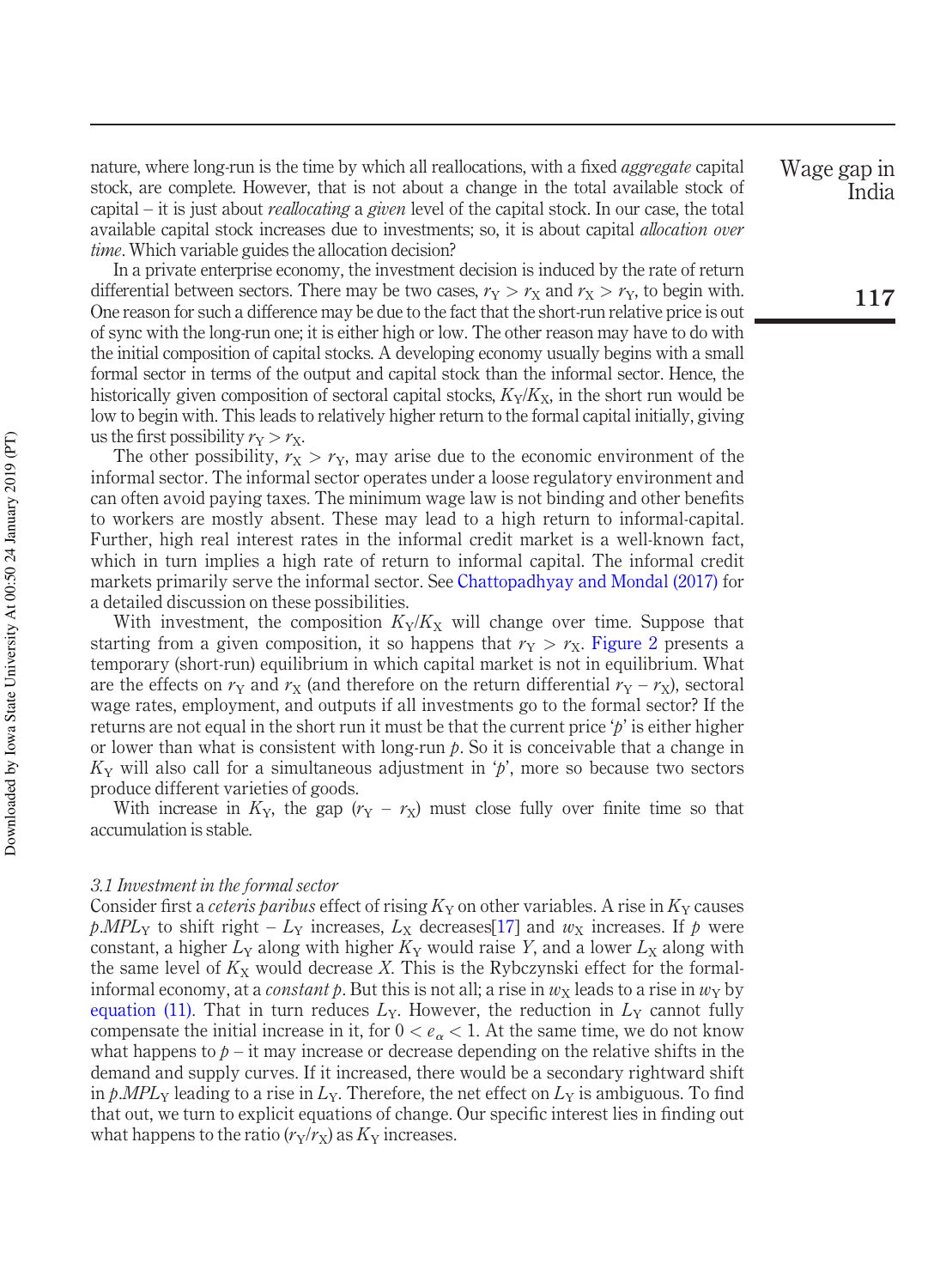#### *3.2 Equations of change*

Totally differentiating equations (1) and (2) and using cost minimisation conditions we get,

$$
\theta_{\rm LY}\hat{w}_Y + \theta_{\rm KY}\hat{r}_Y = \hat{p},\tag{13}
$$

### $\theta_{\text{IX}}\hat{w}_{\text{X}} + \theta_{\text{K}\text{X}}\hat{r}_{\text{X}} = 0,$  (14)

where  $\theta_{ij}$  are the factor distributive shares, e.g.  $\theta_{\text{L}X} = w_X a_{\text{L}X}/P_X = w_X a_{\text{L}X}$  (as  $P_X$  has been normalised to 1) and  $\theta_{LY} = w_Y a_{LY}/p$  with  $\theta_{Li} + \theta_{Ki} = 1$ .

The CIH in value sense implies  $\theta_{\rm KY}/\theta_{\rm LY} > \theta_{\rm KX}/\theta_{\rm LX}$ . When labour market distortion is not deep, the initial wage premium is low, i.e.  $w<sub>Y</sub>$  is set at a lower value leading to a smaller value of  $\theta_{LY}$  ( $\theta_{LY} = w_Y a_L y/\rho$ ) and a larger value of  $\theta_{KY}$ . Consequently  $\theta_{KY}/\theta_{LY}$  would be larger. When  $w<sub>Y</sub>$  is higher instead, labour share in income increases and the capital-share decreases ( $\theta_{\text{KY}} + \theta_{\text{LY}} = 1$ ) and therefore  $\theta_{\text{KY}}/\theta_{\text{LY}}$  decreases. So, it may so happen that though the CIH is satisfied in the physical sense  $(K_Y/L_Y > K_X/L_X)$ , the CIH in a value sense gets reversed ( $\theta_{\text{KY}}/\theta_{\text{LY}} < \theta_{\text{RX}}/\theta_{\text{LX}}$ ). We assume the values of  $w_{\text{Y}}$  to be such that the CIH in value sense always coincides with the CIH in the physical sense and investment in either sector *never reverses this relation*.

Manipulating equations (13) and (14) and using equation (12):

$$
\theta_{\rm KX}\theta_{\rm KY}(\hat{r}_Y-\hat{r}_X)=(\theta_{\rm KY}\theta_{\rm LX}-\theta_{\rm KX}\theta_{\rm LY}\hat{e}_\alpha)\hat{w}_X+\theta_{\rm KX}\hat{p}
$$
\n(15)

As  $0 < e_\alpha < 1$ , and with the CIH, the coefficient of  $\hat{w}_X = (\theta_{\text{KY}} \theta_{\text{LX}} - \theta_{\text{KN}} \theta_{\text{LY}} e_\alpha) > 0.$ 

Therefore, if  $\hat{w}_X > 0$  and  $\hat{p} > 0$ ,  $\frac{r_Y}{r_X}$  would increase further, and if  $\hat{w}_X < 0$  and  $\hat{p} < 0$ ,  $\frac{r_Y}{r_X}$ would decrease. For capital accumulation to be stable,  $\frac{r_Y}{r_Y}$  must decrease.

To figure this out, we turn to the demand conditions [equations  $(8)$  and  $(9)$ ] and the fullemployment of labour [equation (6)].

*3.3 Equation of change involving full-employment* Using equations  $(3)$  and  $(4)$  into equation  $(6)$ :

$$
\frac{a_{LX}}{a_{KX}}K_X + \frac{a_{LY}}{a_{KY}}K_Y = \overline{L}.
$$

Total differentiation leads to:

$$
\lambda_{LX}[\hat{a}_{LX} - \hat{a}_{KX}] + \lambda_{LY}[\hat{a}_{LY} - \hat{a}_{KY}] + \lambda_{LY}\hat{K}_Y = 0.
$$

Define the elasticity of labour's marginal physical products (or the elasticity of unit labour requirement with respect to its real price *w*) as:

$$
\gamma_{LY} \equiv -\frac{\hat{a}_{LY} - \hat{a}_{KY}}{\hat{w}_Y - \hat{p}}; \, \gamma_{LX} \equiv -\frac{\hat{a}_{LX} - \hat{a}_{XX}}{\hat{w}_X}.
$$

Note that elasticities  $\gamma_{\rm LX}$  and  $\gamma_{\rm LY}$  are defined as positive for downward sloping marginal product curves.

IGDR 11,2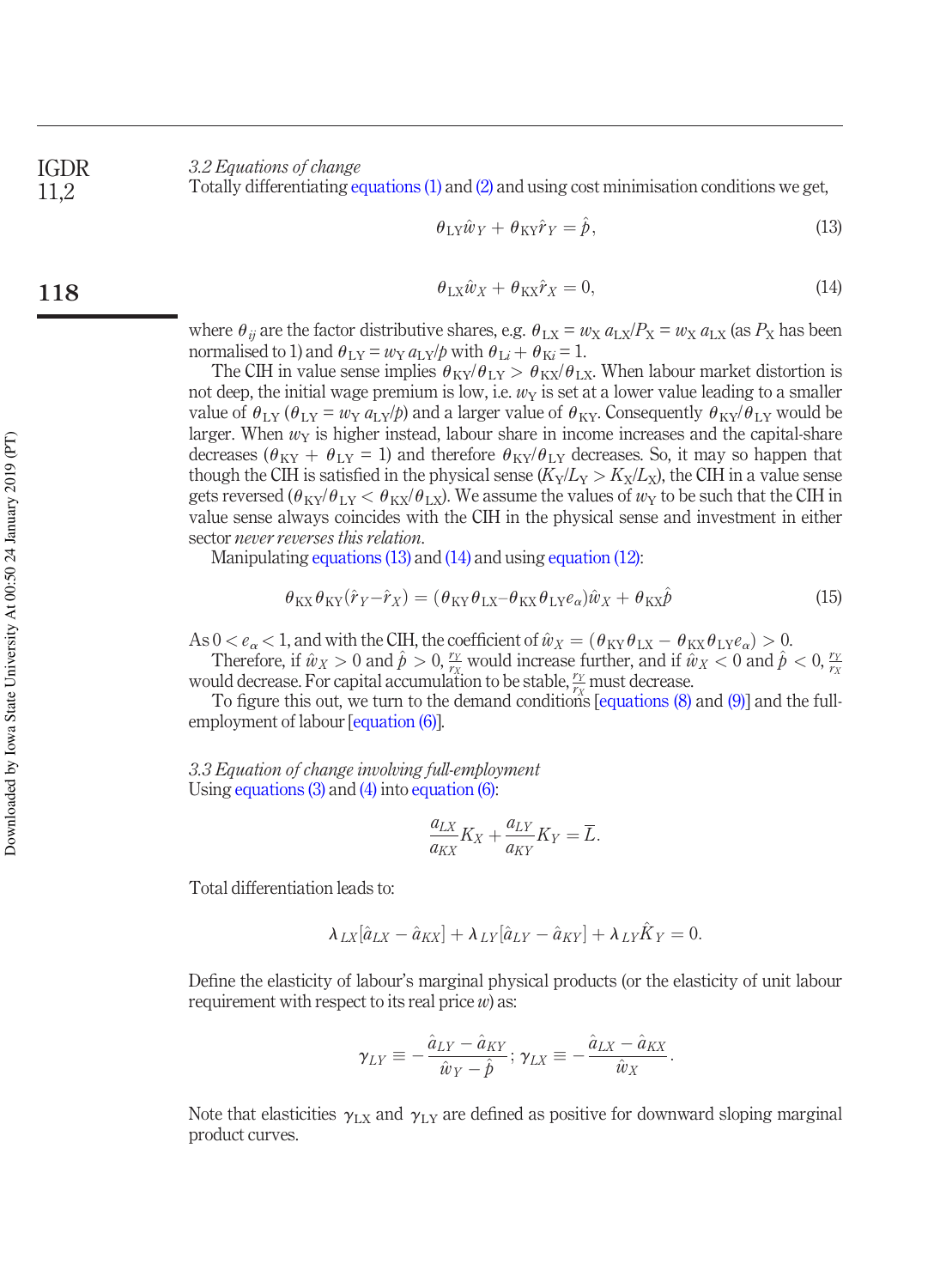Using these definitions, it follows that [and using equation (6)]:

$$
\lambda_{LY}\gamma_{LY}[\hat{p} - e_{\alpha}\hat{w}_X] - \lambda_{LX}[\gamma_{LX}\hat{w}_X] + \lambda_{LY}\hat{K}_Y = 0
$$

$$
[\lambda_{LY}\gamma_{LY}e_{\alpha} + \lambda_{LX}\gamma_{LX}]\hat{w}_X - \lambda_{LY}\gamma_{LY}\hat{p} = \lambda_{LY}\hat{K}_Y
$$
\n(16)

where  $[\lambda_{LY}\gamma_{LY}e_\alpha+\lambda_{LX}\gamma_{LX}]>0$  as  $0< e_\alpha<1$ . This is similar to the economy-wide average elasticity of labour demand. Because  $e_{\alpha} < 1$ , this average is less than the simple average.

*3.4 Equation of change with non-homothetic preference* The demand-supply balance for *X*-goods implies [equation (8)]:

$$
D_{\mathbf{X}} = w_{\mathbf{Y}} L_{\mathbf{Y}} + w_{\mathbf{X}} L_{\mathbf{X}} = X.
$$

Using equations (3) and (4):

$$
\frac{a_{LX}}{a_{KX}} w_X K_X + \frac{a_{LY}}{a_{KY}} w_Y K_Y = \frac{K_X}{a_{KX}}.
$$

Totally differentiating both sides (with constant level of  $K_X$ ):

$$
\theta_X[(\hat{a}_{LX} - \hat{a}_{KX}) + \hat{w}_X] + \theta_Y[(\hat{a}_{LY} - \hat{a}_{KY}) + \hat{w}_Y + \hat{K}_Y] = -\hat{a}_{KX},\tag{17}
$$

where  $\theta_i$  is the labour income share in the total labour income of the *i*th sector and is a positive fraction.

By the envelope properties of cost minimisation we have:

$$
w_{\rm Y} da_{\rm LY} + r_{\rm Y} da_{\rm KY} = 0
$$

Writing the above in proportionate terms:

$$
\theta_{\text{LY}}\hat{a}_{\text{LY}} + \theta_{\text{KY}}\hat{a}_{\text{KY}} = 0. \tag{18}
$$

Now from the definition of  $_{\gamma LY}$  and using equation (18) it can be derived that:

$$
\hat{a}_{KY} = \gamma_{LY} \theta_{LY} \hat{w}_Y. \tag{19}
$$

Similarly, 
$$
\hat{a}_{KX} = \gamma_{LX} \theta_{LX} \hat{w}_X
$$
. (20)

Using equation (20) in equation (17) we get:

$$
[\theta_X(1-\gamma_{LX})+\theta_Y(1-\gamma_{LY})e_\alpha+\gamma_{LX}\theta_{LX}]\hat{w}_X+\theta_Y\gamma_{LY}\hat{p}=-\theta_Y\hat{K}_Y.
$$
 (21)

To determine the sign of the coefficient of  $\hat{w}_X$ , we need to know the likely values of  $\gamma_{LX}$  and  $\gamma_{LY}$ . Bhattacharya and Sakthivel (2005), by using NSSO data of India of various rounds, found that elasticity of employment to wage was -0.29 for 38th round (1983), -0.37 for 43rd round (1987-88), -0.66 for 50th round (1993-94) and -0.57 for 55th round (1999-00). In fact,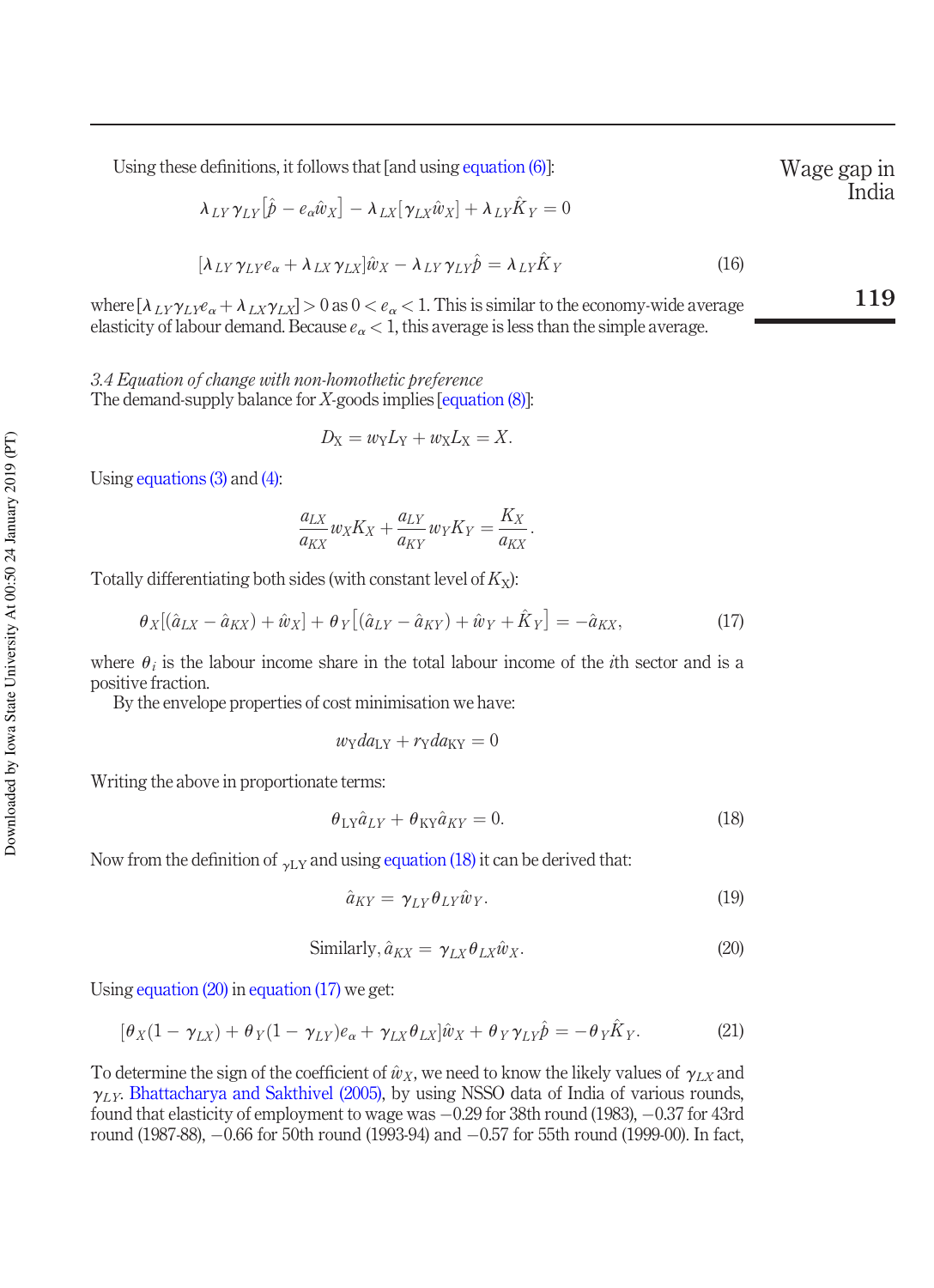IGDR 11,2

120

such an inelastic wage elasticity of employment is not peculiar to India. By citing other studies, they note that even for advanced countries such as Australia, the wage elasticity is  $-0.34$ . Following such findings, we may assume that  $\gamma_{LY}$  is inelastic ( $0 < \gamma_{LY} < 1$ ). Further, between 1999 and 2007, there has been hardly any change in the level of informal employment in India (Chattopadhyay and Mondal, 2017; Karan and Selvaraj, 2008), though the real wage rate has gone up from Rs 16,000 to Rs 25,500 (Table I). This suggests that elasticity of employment to wage in the informal sector is also inelastic, i.e.  $0 < \gamma_{LX} < 1$ .

Therefore, the coefficient of  $\hat{w}_X$  in (21) is positive. Eliminating  $\hat{p}$  from equations (16) and (21), we get  $\hat{w}_X = 0$ . Consequently,  $\hat{p} = -\frac{\hat{K}_Y}{\gamma_H}$ . Capital accumulation in the formal sector causes its relative price to fall. As  $\gamma_{LY}$  is a positive fraction,  $|\hat{p}| > |\hat{K}_Y|$ .

From equation (15),  $\theta_{\text{KX}}\theta_{\text{KY}}(\hat{r}_Y - \hat{r}_X) = \theta_{\text{KX}}\hat{p} = -\frac{\theta_{\text{KX}}\hat{K}_Y}{\gamma_{LY}}$ i.e.:

$$
(\hat{r}_Y - \hat{r}_X) = -\frac{\hat{K}_Y}{\gamma_{LY}\theta_{KY}^{KY}} < 0\tag{22}
$$

So  $\frac{r_Y}{r_X}$  decreases with investments, and therefore accumulation is stable. This can also be seen from equations (13) and (14). As  $\hat{w}_X = 0$ , by equation (12),  $\hat{w}_Y = 0$  and by equation (13),  $\hat{r}_Y < 0$  and by equation (14),  $\hat{r}_X = 0$ . So starting with  $(r_Y - r_X) > 0$ , the gap closes. Further, as both  $w_Y$  and  $w_X$  do not change, the initial wage gap  $(w_Y - w_X)$  does not close. Note that these results do not require any CIH[18]. The results are summarised below in P2.

*Proposition 2.* Consider investments in the formal sector, with non-homothetic preference and inelastic wage elasticities of employment in both sectors. Then:

- The capital returns equalise in finite time and the economy produces both varieties of goods without any change in output and employment composition.
- The formal-informal wage gap continues to persist.
- The result does not require a CIH to be satisfied.

An intuitive explanation can be given as follows. A rise in formal capital at constant *p* shifts the  $pMPL<sub>Y</sub>$  curve to the right, increases  $L<sub>Y</sub>$  and decreases  $L<sub>X</sub>$ . This increases the output of the formal sector and decreases the output of the informal sector. From Figure 3, the relative supply curve of X shifts left. At the same time, a fall in  $L_X$  causes  $w_X$  to rise so that the total wage bill increases, but the additional labour income is always spent on informal goods. So, the relative demand curve for *X* in Figure 3 shifts right. This increases  $1/p$  or decreases  $p$  (adverse terms of trade effect). A fall in  $p$  causes a secondary leftward shift in the  $pMPL<sub>Y</sub>$ curve, so much so that the initial rightward shift due to a higher  $K_Y$  is exactly offset leaving the output and labour compositions unaffected – this is the demand side effect and highlights the role of endogenous demand. Without a demand side in the model, one would expect to observe a rise in the informal wage at a fixed relative price – a favourable effect on

| Table I.              | Year      | Formal Wage Rate | Informal Wage Rate | Gap |
|-----------------------|-----------|------------------|--------------------|-----|
| India – Average real  | 1994-1995 | 499              | 166                | 333 |
| wage rates (per year, | 2000-2001 | 469              | 224                | 245 |
| at 2011 prices.       | 2005-2006 | 443              | 255                | 188 |
| in $\text{Rs } 00$    | 2010-2011 | 467              | 255                | 212 |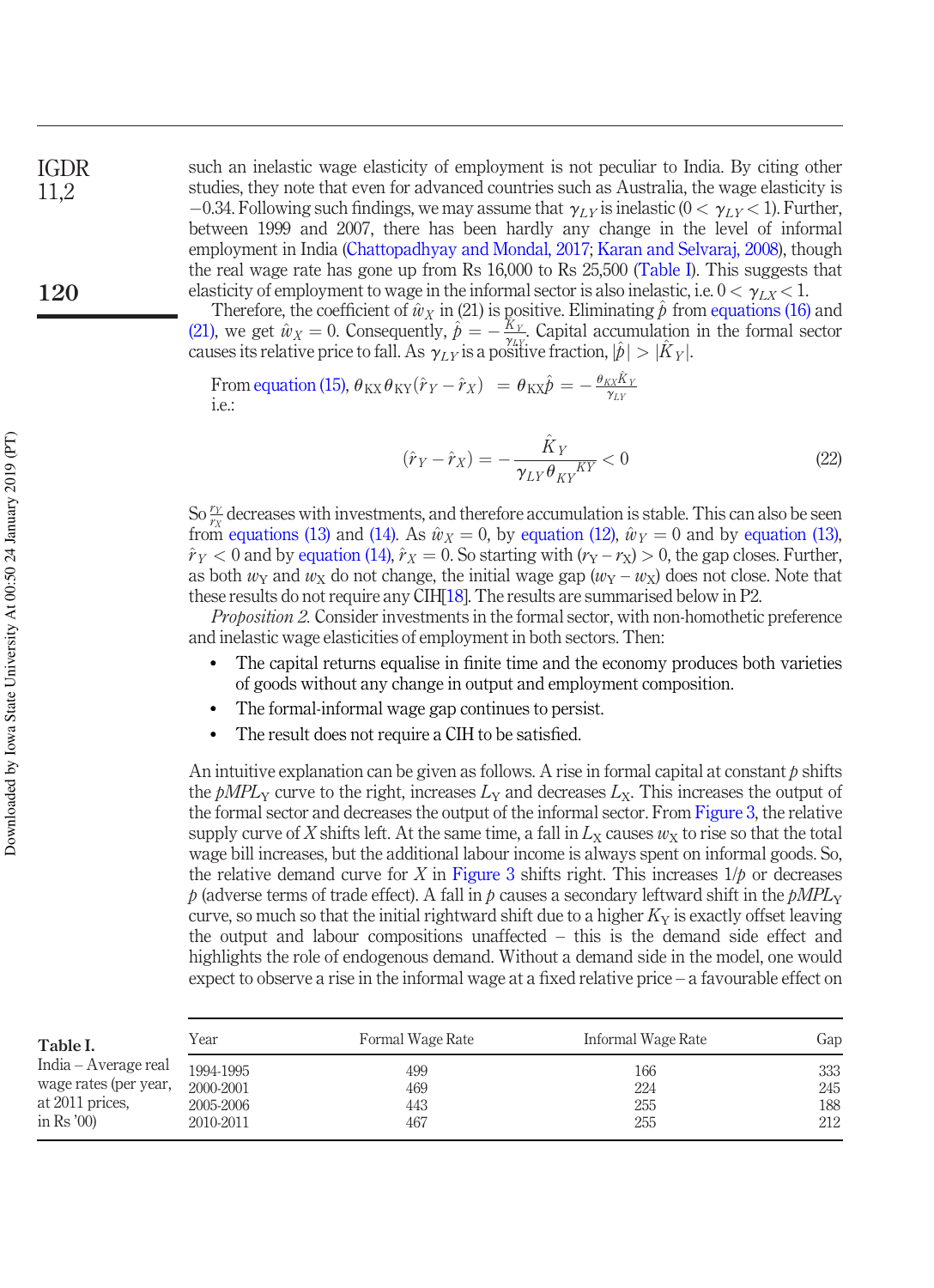informal workers that is absent when relative prices are allowed to adjust. As the position of  $pMPL<sub>Y</sub>$  is not affected by capital accumulation, the initial wage gap, output and labour composition all remain unchanged.

Next, as  $w_X$  does not change, from equation (14),  $r_X$  does not change as well so that  $(w_X/$  $r_X$ ) remains the same. Hence,  $(K_X/L_X)$  must remain the same. As  $K_X$  is fixed,  $L_X$  cannot change. This means that  $L<sub>y</sub>$  also remains fixed – the labour composition remains unaffected. However,  $K_Y$  increases so that  $(K_Y/L_Y)$  increases. Therefore  $(w_Y/r_Y)$  must increase. But  $w_Y$ does not change, so  $r_Y$  must decrease. With unchanged  $r_X$ , the gap  $(r_Y - r_X)$  must close over time. Though the ratio  $(K_Y/L_Y)$  increases – which should have increased  $(Y/L_Y)$  if p were to remain fixed – the formal sector's output does not change because of a sharp fall in the relative price. The informal sector's output does not change as  $K_X/L_X$  remains the same. Therefore (*Y*/*X*) ratio remains the same.

From above, the following corollary is immediate.

Corollary 1

Investments in the formal sector do not affect the formal and informal wages, and output and employment composition due to an offsetting rise in the relative price of the informal goods.

We now turn to the homothetic-preference case.

*3.5 Equation of change with homothetic preferences* Writing equation (9) in terms of proportionate changes:

$$
\hat{Y} - \hat{X} = -\sigma_D \hat{p},\tag{23}
$$

where  $\sigma_{\rm D}$  is the elasticity of substitution (*Y*- for *X*-goods) in demand and is defined as positive for a downward sloping demand curve.

Using equations (3) and (4):

$$
\hat{K}_Y - \hat{a}_{KY} - \hat{K}_X + \hat{a}_{KX} = -\sigma_D \hat{p}.
$$
\n(24)

Using equations (19) and (20) in equation (24), ( $\hat{K}_X = 0$ ):

$$
\hat{K}_Y - \gamma_{LY}\theta_{LY}\hat{w}_Y + \gamma_{LX}\theta_{LX}\hat{w}_X = -\sigma_D\hat{p}
$$
  

$$
[\gamma_{LX}\theta_{LX} - \gamma_{LY}\theta_{LY}e_{\alpha}]\hat{w}_X + \sigma_D\hat{p} = -\hat{K}_Y
$$
  

$$
B\hat{w}_X + \sigma_D\hat{p} = -\hat{K}_Y
$$
 (25)

where  $B \equiv [\gamma_{LX}\theta_{LX} - \gamma_{LY}\theta_{LY}e_{\alpha}].$ 

Now,  $B > 0$  if  $[\gamma_{LX}\theta_{LX} - \gamma_{LY}\theta_{LY}e_{\alpha}] > 0$ . As the informal sector is labour intensive,  $\theta_{\rm LX} > \theta_{\rm LY}$ , so the above condition is definitely met when  $\gamma_{\rm LX} > \gamma_{\rm LY} (0 < e_\alpha \leq 1)$  – the *MPL* curve of the formal sector must be more inelastic (recall that both  $MPL<sub>Y</sub>$  and  $MPL<sub>X</sub>$  are inelastic by assumption) than that of the informal sector.

Rewrite equation (16) as:

$$
A\hat{w}_X - \lambda_{LY}\gamma_{LY}\hat{p} = \lambda_{LY}\hat{K}_Y
$$
\n(16A)

where  $A = [\lambda_I y \gamma_I y e_\alpha + \lambda_I y \gamma_I y] > 0.$ 

Downloaded by Iowa State University At 00:50 24 January 2019 (PT) Downloaded by Iowa State University At 00:50 24 January 2019 (PT)

### Wage gap in India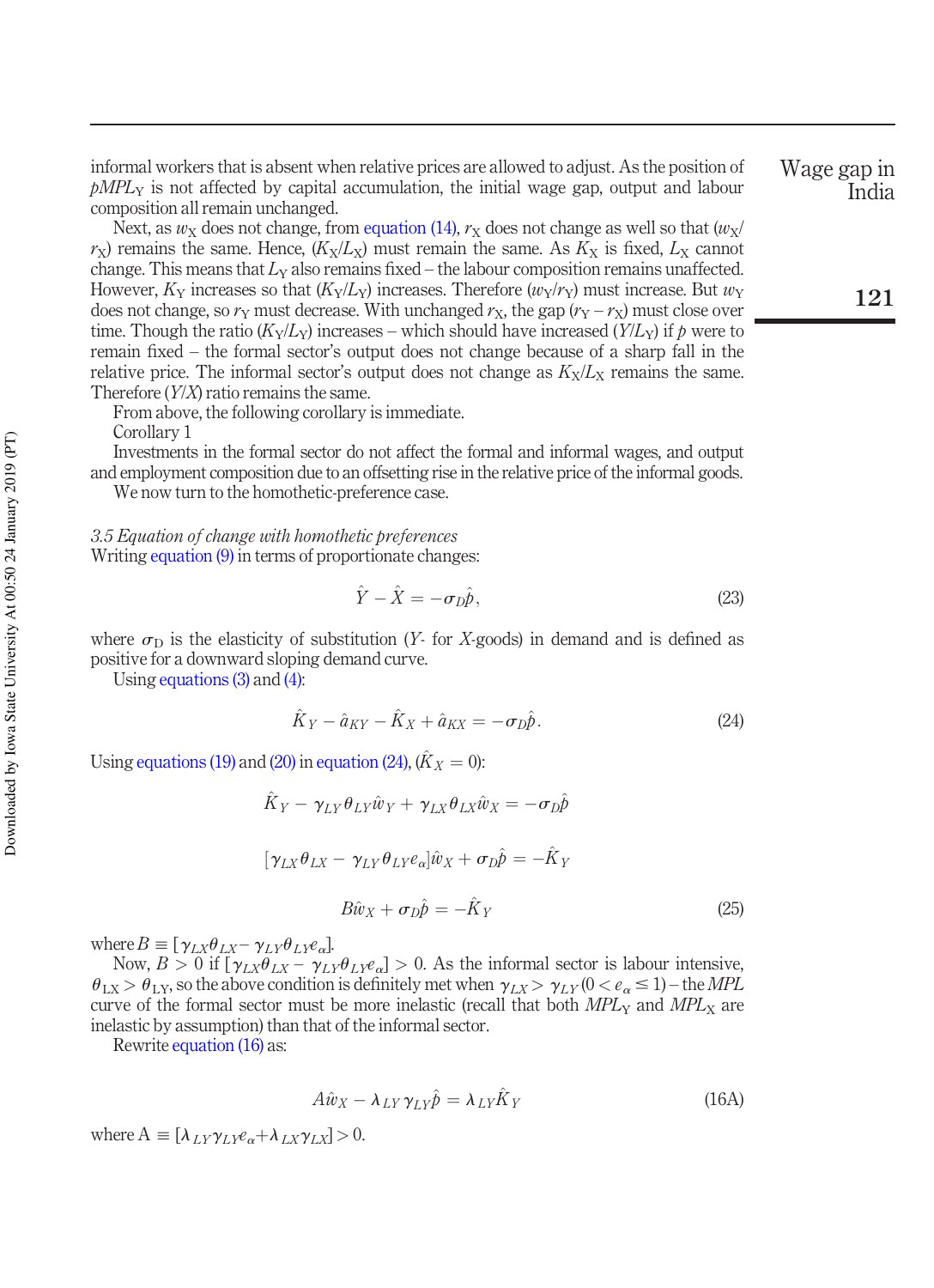The determinant of the coefficient matrix for the system of equations (16A) and (25) is given by:

$$
D = \begin{vmatrix} A & -\lambda_{LY} \gamma_{LY} \\ B & \sigma_D \end{vmatrix}
$$

 $D = A\sigma_{\rm D} + B\lambda_{\rm I}y\gamma_{\rm IV} > 0$ 

Solving equations (16A) and (25) by Cramer's rule:

$$
\hat{w}_X = \frac{\lambda_{LY}(\sigma_D - \gamma_{LY})}{[\sigma_D A + B\lambda_{LY}\gamma_{LY}]} \hat{K}_Y
$$

Formal goods (durables) are likely to be more price elastic than informal (non-durables), so  $\sigma_{\rm D} > 1$ [19]. As  $\gamma_{\rm LV} < 1$ , the numerator is  $> 0$  implying  $\hat{w}_{\rm X} > 0$  – with elastic (or unit elastic) relative demand for goods and inelastic labour demand, investment in the formal sector increases the informal wage.

The solution for  $p$  is given by,

$$
\hat{p} = -\frac{A + B\lambda_{LY}}{[\sigma_D A + B\lambda_{LY}\gamma_{LY}]} \hat{K}_Y.
$$

The numerator is positive as *A*, *B*, and  $\lambda_{1,Y} > 0$ . Therefore  $\hat{p} < 0$  (like the previous case). Now in equation (15), the coefficient of  $\hat{w}_X > 0$ . Therefore, the effect on the return gap is ambiguous as one component (wage) on the right-hand side (RHS) of equation (15) increases, but the other (relative price) decreases. From equations (13) and (14), as  $\hat{p} < 0$  and  $\hat{w}_Y > 0$ ,  $\hat{r}_Y$  < 0 and as  $\hat{w}_X > 0$ ,  $\hat{r}_X$  < 0. So both  $r_Y$  and  $r_X$  decrease. For the gap ( $r_Y - r_X$ ) to close  $r_Y$ should fall faster than  $r_X$ , i.e.  $\frac{\hat{r}_X}{\hat{r}_Y} > 1$  – so that capital rates get equalised across the sectors in finite time as  $K_Y$  rises.

With the CIH, we have  $\theta_{KY}$   $\theta_{LX}/\theta_{KX}\theta_{LY} > 1$ . With  $0 < e_\alpha \leq 1$ , the condition can also be written as  $\frac{\theta_{KY}\theta_{LX}}{\theta_{KN}\theta_{LY}(1+e_\alpha)} > 1$ .

Eliminate  $w_Y$  and  $w_X$  from equations (13) and (14) to get:

$$
\theta_{\rm KY} \theta_{\rm LX} \hat{r}_{\rm Y} - \theta_{\rm KX} \theta_{\rm LY} e_{\alpha} \hat{r}_{\rm X} = \theta_{\rm LX} \hat{p}.
$$
 (26)

As 
$$
\hat{p} < 0
$$
,  $\theta_{\text{KY}} \theta_{\text{LY}} \hat{r}_Y - \theta_{\text{KN}} \theta_{\text{LY}} e_{\alpha} \hat{r}_X < 0$ .  
So,  $\frac{\hat{r}_X}{\hat{r}_Y} > \frac{\theta_{\text{KY}} \theta_{\text{LY}}}{\theta_{\text{KN}} \theta_{\text{LY}} e_{\alpha}} > 1$ .

Therefore, starting from  $r_Y > r_X$ , the gap closes over time. So it must be that  $(\hat{r}_Y - \hat{r}_X)$  < 0 in equation (15). The question now is whether the wage gap closes before the return gap does. Otherwise the formal-informal wage gap would continue to exist.

From equation (15), the net effect of a rising  $w<sub>X</sub>$  and a falling p is to decrease the gap ( $r<sub>Y</sub>$  –  $r<sub>X</sub>$ ). Now the rate of rise in  $w<sub>X</sub>$  would be faster than the rate of fall in the return gap when the value of the coefficient  $\left[\frac{\theta_{KY}\theta_{LX} - \theta_{KX}\theta_{LY}e_{\alpha}}{\theta_{KX}\theta_{KY}}\right]$  of  $\hat{w}_X$  and  $\hat{w}_X$ itself are larger at any *given*  $\hat{p}$ . This means  $\left[\frac{\theta_{KY}\theta_{LY}\theta_{LY}\theta_{kX}}{\theta_{KN}\theta_{KY}}\right] = \left[\frac{\theta_{LY}}{\theta_{KN}} - \frac{\theta_{LY}}{\theta_{KY}}\theta_{\alpha}\right]$  should be larger. This is likely to happen when the initial wage premium is smaller (leading to a smaller value of ' $\alpha$ ') to begin with[20]. Further,  $\hat{w}_X$  is larger when  $\sigma_D$  is larger and  $\gamma_L$  is smaller, i.e. the relative demand is elastic

IGDR 11,2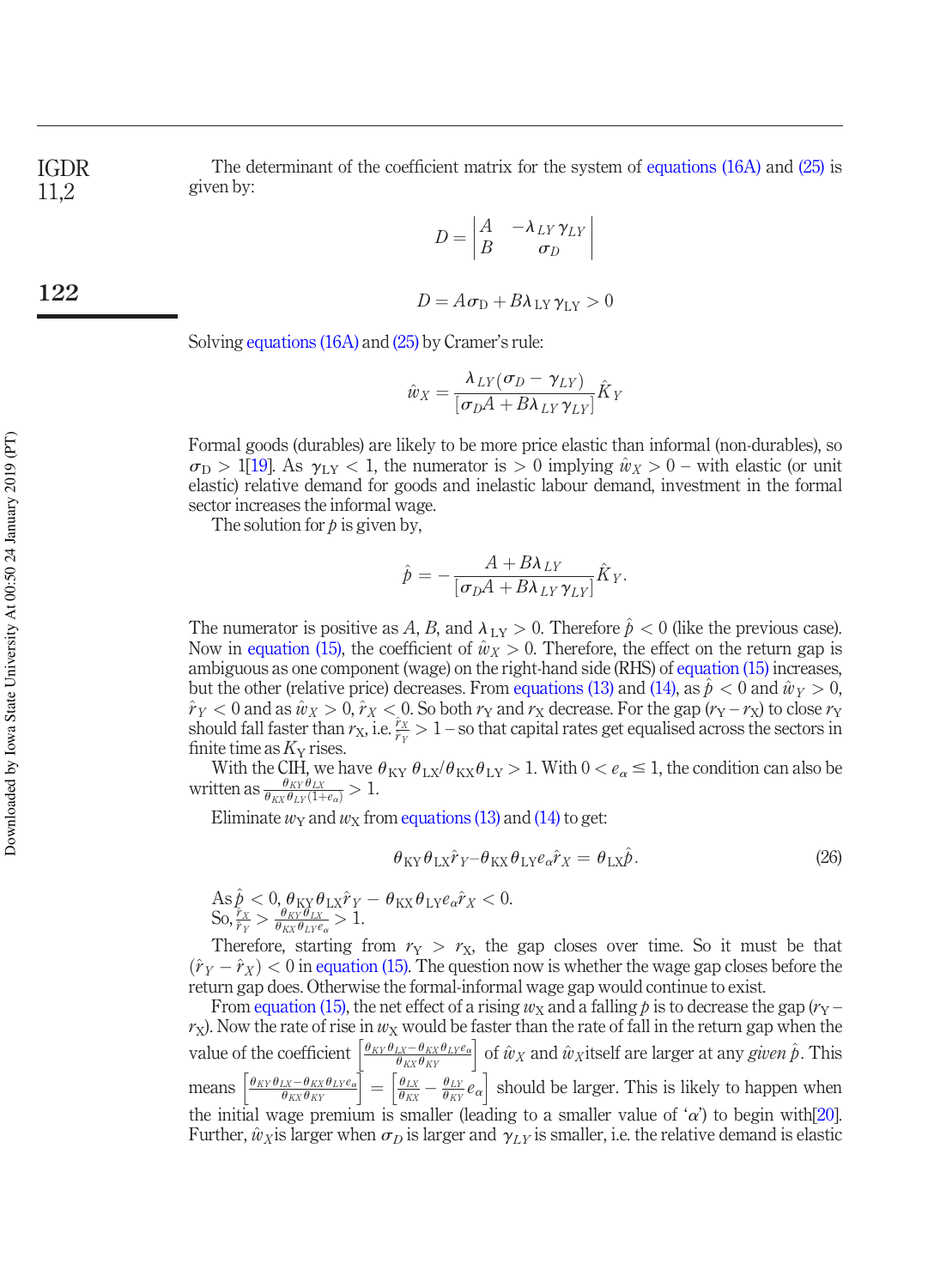and the wage elasticity of formal-employment is sufficiently inelastic. Therefore, with a smaller wage premium and elastic relative demand, the return gap would close slowly, giving way for a possibility of wages getting equalised before the closing of the return gap [21]. This is intuitive – when the economy begins with a smaller wage gap, the possibility of wage gap closing completely before the closing of return gap is more.

Such a possibility is shown in Figure 4. Nevertheless, the wage gap decreases over time even if it does not close fully, unlike the case with non-homothetic preferences in which the initial wage gap does not change at all.

Irrespective of wage equalisation, output of the formal sector expands (with higher  $K_Y$ and  $L_Y$ ) and output of the informal sector contract contracts (with same  $K_X$  and lower  $L_X$ ), so that the  $(Y/X)$  ratio increases. In this case, a reduction in  $p$  does not fully offset the effect of higher  $K_Y$ . At a constant  $p$ , by Rybczynski's theorem, a higher  $K_Y$  should expand the formal sector and should contract the informal sector, i.e. formal-to-informal output ratio should increase. Hence, Rybczynski's theorem still holds even with a variable *p*.

#### *3.6 Behaviour of return gap after wage equalisation*

When wages equalise, does the return gap still continue to decrease and close eventually? The equations of change with  $w_Y = w_X = w$  modifies to:

$$
\theta_{\rm LV}\hat{w} + \theta_{\rm KV}\hat{r}_Y = \hat{p}
$$
\n(27)

$$
\theta_{\rm LX}\hat{w} + \theta_{\rm KX}\hat{r}_X = 0\tag{28}
$$

Eliminating  $w$  from equations  $(27)$  and  $(28)$  we get:

$$
\theta_{\rm LX}\hat{p} = \theta_{\rm KY}\theta_{\rm LX}\hat{r}_Y - \theta_{\rm RX}\theta_{\rm LY}\hat{r}_X. \tag{29}
$$

First we need to know what happens to *p* and *w* after wage equalisation. In equation (16), put  $e_{\alpha}$  = 1 to get:

$$
[\lambda_{LY}\gamma_{LY} + \lambda_{LX}\gamma_{LX}]\hat{w} - \lambda_{LY}\gamma_{LY}\hat{p} = \lambda_{LY}\hat{K}_Y
$$

$$
\lambda \hat{w} - \lambda_{LY}\gamma_{LY}\hat{p} = \lambda_{LY}\hat{K}_Y,
$$
(30)





Wage gap in India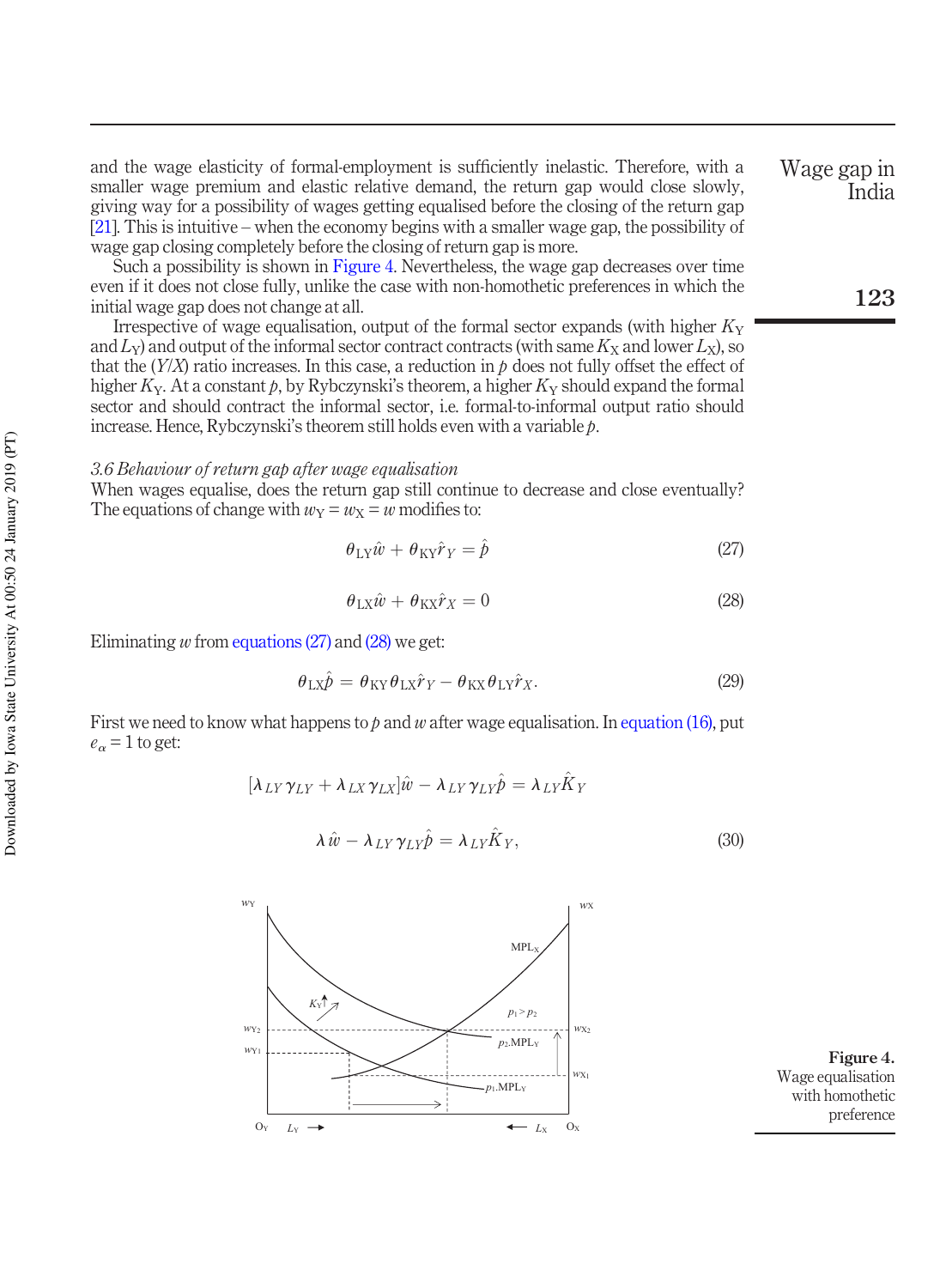IGDR 11,2

124

where  $\lambda = \lambda_{LY}\gamma_{LY} + \lambda_{LX}\gamma_{LX} > 0$  can be termed as the economy-wide weighted average value of the marginal products of labour.

Equation (25) modifies to:

$$
B\hat{w} + \sigma_D \hat{p} = -\hat{K}_Y \tag{31}
$$

where  $B \equiv \gamma_{Lx} \theta_{Lx} - \gamma_{LY} \theta_{LY}$ .

Like the previous case,  $B > 0$  as the  $MPL$  curve of the formal sector is more inelastic than that of the informal sector.

Applying Cramer's rule to equations (30) and (31), the solution for *p* is given by:

$$
\hat{p} = -\frac{\lambda + B\lambda_{LY}}{[\sigma_D \lambda + B\lambda_{LY}\gamma_{LY}]} \hat{K}_Y.
$$

Both the numerator and denominator are positive, so  $\hat{p} < 0$ .

The solution for *w* is given by:

$$
\hat{w} = \frac{\lambda_{LY}(\sigma_D - \gamma_{LY})}{[\sigma_D \lambda + B\lambda_{LY}\gamma_{LY}]} \hat{K}_Y.
$$

As  $\sigma_{\rm D} > 1$  and  $\gamma_{\rm LV} < 1$ , the numerator is positive. Hence,  $\hat{w} < 0$ .

Therefore, from equations (27) and (28), both  $r<sub>y</sub>$  and  $r<sub>x</sub>$  continue to decrease. So for the closing of the return gap,  $(r_X/r_Y)$  should rise.

From equation (29), as  $\hat{p} < 0$ ,  $\theta_{KY}\theta_{LX}\hat{r}_Y-\theta_{KX}\theta_{LY}\hat{r}_X < 0$ , i.e.  $\frac{\hat{r}_X}{\hat{r}_Y} > \frac{\theta_{KY}\theta_{LY}}{\theta_{KY}\theta_{LY}} > 1$ s the formal sector is capital-intensive. The return gap will close in finite time and the economy will produce both varieties of goods (non-specialisation) with the formal sector occupying most of the total gross domestic product (GDP) and employment.

The following proposition summarizes the results obtained in Sections 3.5 and 3.6.

*Proposition 3.* Consider investments in the formal sector with homothetic preferences, a capital-intensive formal sector and inelastic wage elasticities of employment in both the sectors. Then:

- (1) The capital returns equalise in finite time and the economy produces both varieties of goods, irrespective of the closing of the formal-informal wage gap.
- (2) The formal sector expands and the informal sector contracts in terms outputs Rybczynski's theorem holds with variable relative price.
- (3) The formal-informal wage gap closes only if:
	- the wage premium for the formal sector is not too high to begin with; and
	- the relative demand between formal and informal goods is elastic and the wage elasticity of formal-employment is sufficiently inelastic.

The difference in the results with the non-homothetic case lies with the behaviour of the relative price. With homothetic preferences, part of the additional expenditure falls on formal goods as well, so that the downward pressure on the relative price is less. As a result, the favourable effect of investment in the formal sector on the informal wage is not fully offset. This observation leads to the following corollary.

*Corollary 2.* Though investments in the formal sector increases the relative price of the informal goods, it has favourable effects on both formal and informal wages.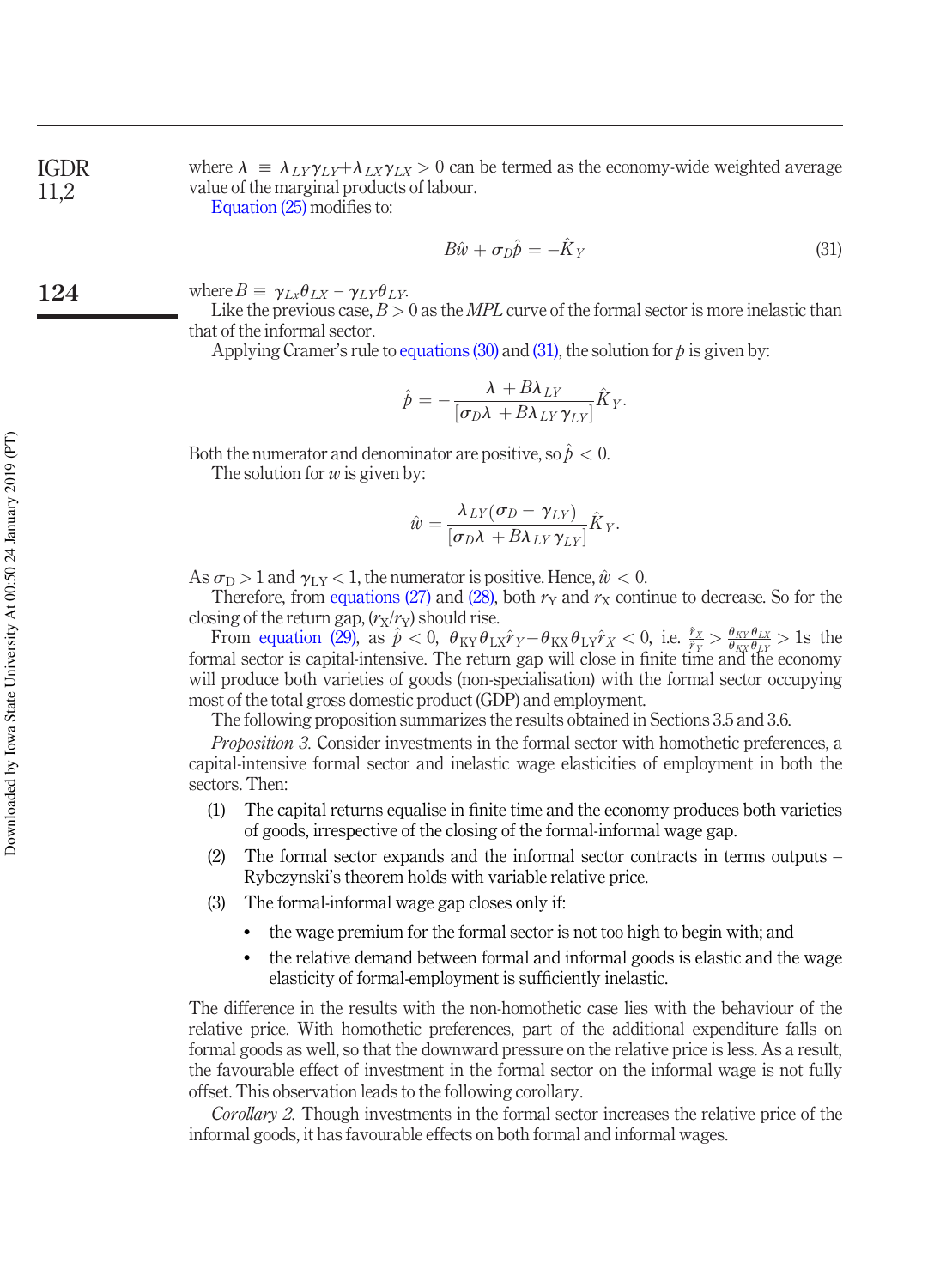#### 4. Investment in the informal sector

Now we consider the other possibility that, starting from a given  $(K_{\rm y}/K_{\rm x})$ , it happens that  $r_X > r_Y$ . The relevant question now is what are the effects on  $r_Y$  and  $r_X$  (and therefore on the return differential  $r_X - r_Y$ ), sectoral wage rates, employment and outputs if in this period the *entire* output of investment goods is directed to the informal sector to increase  $K_X$ ?

An increase in  $K_X$  increases  $MPL_X$  at the initial  $L_X$ , i.e. shifts the  $MPL_X$  curve up. From the labour allocation diagram,  $L_Y$  remains the same at the initial  $p$  and  $w_Y$  and therefore  $L_X$ also remains the same, accompanied by a rise in  $w_\text{X}[22]$ . A rise in  $w_\text{X}$  causes  $w_\text{Y}$  to increase by equation (11), but less that proportionately. A rise in  $w_Y$  causes  $L_Y(L_X)$  to decrease (increase) now, so the shift in the supply curve of *X*-goods depends on the net effect of these changes. On the other hand, as both  $w<sub>X</sub>$  and  $w<sub>Y</sub>$  are rising, the aggregate wage bill increases and that shifts the demand curve to the right. So to figure out the effects on wages and relative prices, let us now look at the equations of change with increasing  $K_X$ . Note that there are no changes in the equations (13) and (14) and therefore in equation (15).

#### *4.1 Equation of change with full employment*

The full-employment condition  $a_{\text{LY}} Y + a_{\text{LY}} X = \overline{L}$  in terms of proportionate change now reads:

$$
\lambda_{LX}[\hat{a}_{LX} - \hat{a}_{KX}] + \lambda_{LY}[\hat{a}_{LY} - \hat{a}_{KY}] + \lambda_{LX}\hat{K}_X = 0.
$$

Following same procedure as in Section 3.3, we get:

$$
A\hat{w}_X - \lambda_{LY}\gamma_{LY}\hat{p} = \lambda_{LX}\hat{K}_X
$$
\n(32)

and, as before,  $A = [\lambda_L y \gamma_L y e_\alpha + \lambda_L y \gamma_L x] > 0$ .

*4.2 Equation of change with non-homothetic preferences* Equation (17) modifies to:

$$
\theta_X[(\hat{a}_{LX}-\hat{a}_{KX})+\hat{w}_X+\hat{K}_X]+\theta_Y[(\hat{a}_{LY}-\hat{a}_{KY})+\hat{w}_Y]=\hat{K}_X-\hat{a}_{KX}.
$$

Using,  $\hat{a}_{KX} = \gamma_{LX} \theta_{LX} \hat{w}_X$ ,

$$
[\theta_X(1-\gamma_{LX})+\theta_Ye_\alpha(1-\gamma_{LY})+\gamma_{LX}\theta_{LX}]\hat{w}_X+\theta_Y\gamma_{LY}\hat{p}=(1-\theta_X)\hat{K}_X
$$

$$
B\hat{w}_X + \theta_Y \gamma_{LY} \hat{p} = (1 - \theta_X)\hat{K}_X \tag{33}
$$

As both  $\gamma_{LX}$  and  $\gamma_{LY}$  are inelastic,  $B > 0$ .

Solving equations (32) and (33) by Cramer's rule:

$$
\hat{w}_X = \frac{\theta_Y}{A\theta_Y + B\lambda_{LY}}\hat{K}_X.
$$

Both the numerator and denominator are positive, so  $\hat{w}_X > 0$ , and

$$
\hat{p} = \frac{A(1 - \theta_X) - B\lambda_{LX}}{A\theta_Y\gamma_{LY} + B\lambda_{LY}\gamma_{LY}}\hat{K}_X.
$$

Wage gap in India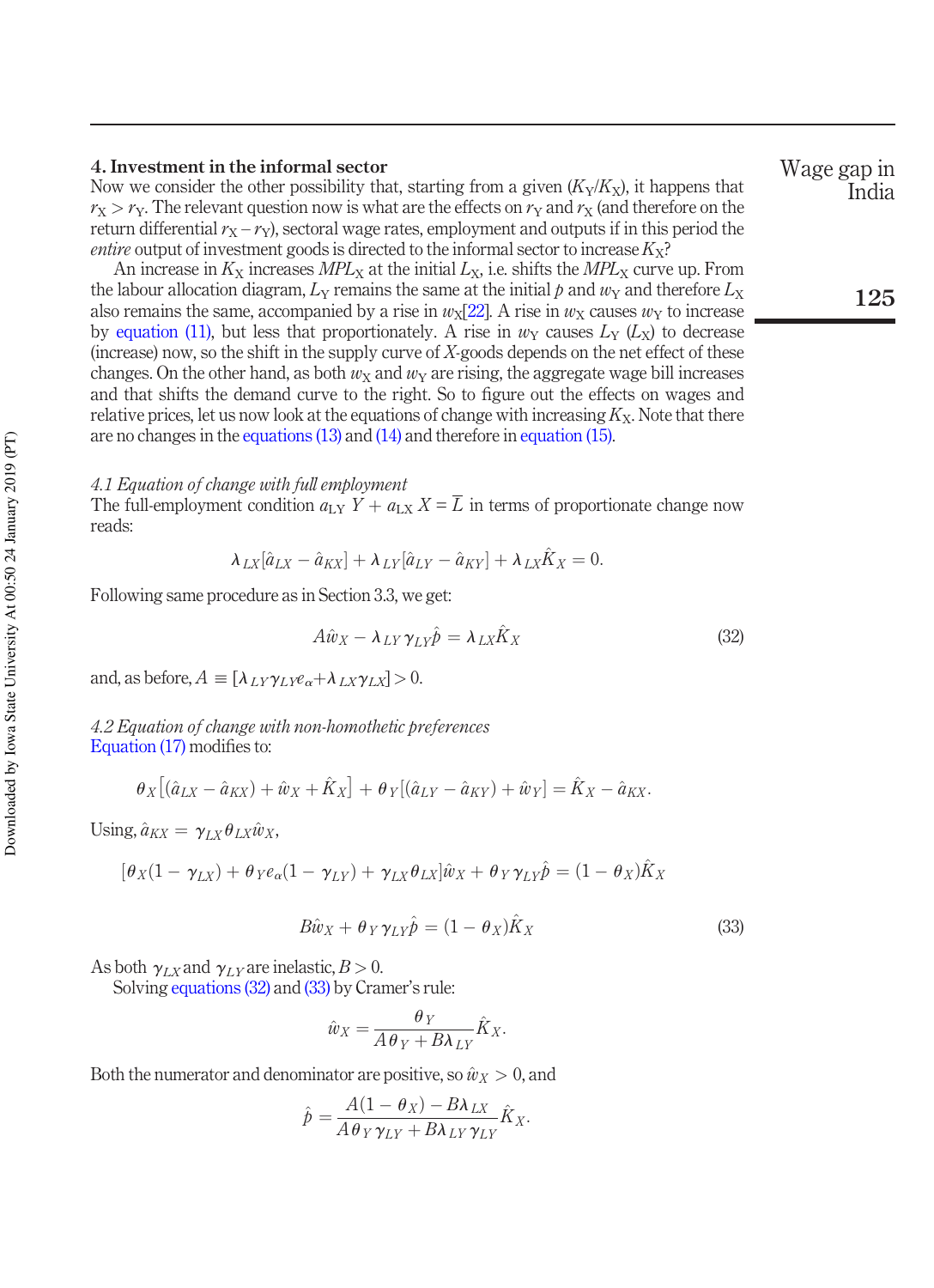Now, starting with  $(r_X - r_Y) > 0$ , accumulation is stable when  $r_Y/r_X$  increases, *i.e.*  $\frac{\hat{r}_Y}{\hat{r}_X} > 1$ . From equation (26),  $\frac{\hat{r}_Y}{\hat{r}_X} > 1$  only if  $\hat{p} > 0$ . Note also from equation (15) that with  $\hat{w}_X^{\hat{X}} > 0$ ,  $\frac{\hat{r}_Y}{\hat{r}_Y} > 1$  when  $\hat{p} > 0$ . The relative price of informal goods rises when the rightward shift in  $\hat{r}_x > 1$  when  $p > 0$ . The relative price of informal goods rises when the rightward sinte in the relative supply curve of informal goods (in Figure 3) is more than the demand for it. Additional income generated due to investments in the informal sector is paid to capitalowners and workers. But only the workers spend on informal goods and their income is always a fraction of total income (= value of production in equilibrium). Hence, relative supply shifts to the right more than relative demand does, so that 1/*p* decreases or p increases. Therefore, the numerator  $A(1 - \theta_X) - B\lambda_{LX} > 0$  and the return gap closes over time. IGDR 11,2 126

Does the wage gap close before the return gap does? From equation (15) we have:

$$
(\hat{r}_Y - \hat{r}_X) = \frac{\theta_{KY}\theta_{LX} - \theta_{KX}\theta_{LY}e_{\alpha}}{\theta_{KX}\theta_{KY}}\hat{w}_X + \frac{\hat{p}}{\theta_{KY}}.
$$

The RHS is a weighted average of  $\hat{w}_X$  and  $\hat{p}$  (both  $> 0$ ). The weight on  $\hat{p}$  is  $1/\theta_{\rm KV} > 1$ . If the other weight (on  $\hat{w}_X$ )  $\left| \frac{\theta_{KY}\theta_{LY}\theta_{KY}\theta_{KY}\theta_{kY}\theta_{kX}}{\theta_{KY}\theta_{KY}} \right| > 1$ , then  $(\hat{r}_Y - \hat{r}_X) > \hat{w}_X$  and the return gap closes before wages. We have already deduced that this weight is larger when the initial wage premium is smaller. Here both  $w<sub>X</sub>$  and  $p$  rise, so that the return gap closes faster and consequently the capital rates equalise before wages. Though the wage gap reduces to some extent, *it continues to persist in the long run* – see Figure 5 below.

Looking at Figure 5, one can figure out the behaviour of sectoral output, employment composition and factor returns. First note that, due to strict convexity of the union's indifference map, a rise in  $p$  also raises  $L_Y$  (wage and employment are both an economic 'good'). With fixed  $K_Y$ ,  $(K_Y/L_Y)$  decreases, so  $(w_Y/r_Y)$  must decrease as well. As  $\hat{w}_Y > 0$ , it must be that  $\hat{r}_Y > \hat{w}_Y > 0$ . From equation (13), we get  $\hat{r}_Y > \hat{p} > \hat{w}_Y$  – this is the wellknown magnification effect due to a change in  $p$  (Jones, 1965). From equation (14), as  $\hat{w}_X > 0$ ,  $\hat{r}_X < 0$ . So, starting with  $(r_X - r_Y) > 0$ , the return gap would close fully. As  $L_Y$ increases, the formal sector's output rises. As  $K_X$  increases, but  $L_X$  decreases, the effect on the informal sector's output seems ambiguous, but it can be shown that output of the informal sector also increases – see Appendix 2. The favourable effect on the formal output due to investments in the informal sector is due to a better relative price of the formal good. At a constant  $\hat{p}$ , by Rybczynski's theorem, higher  $K_X$  should expand the informal sector and should contract the formal sector, i.e. the formal-to-informal output ratio should decrease.



Figure 5. Persistence of wage gap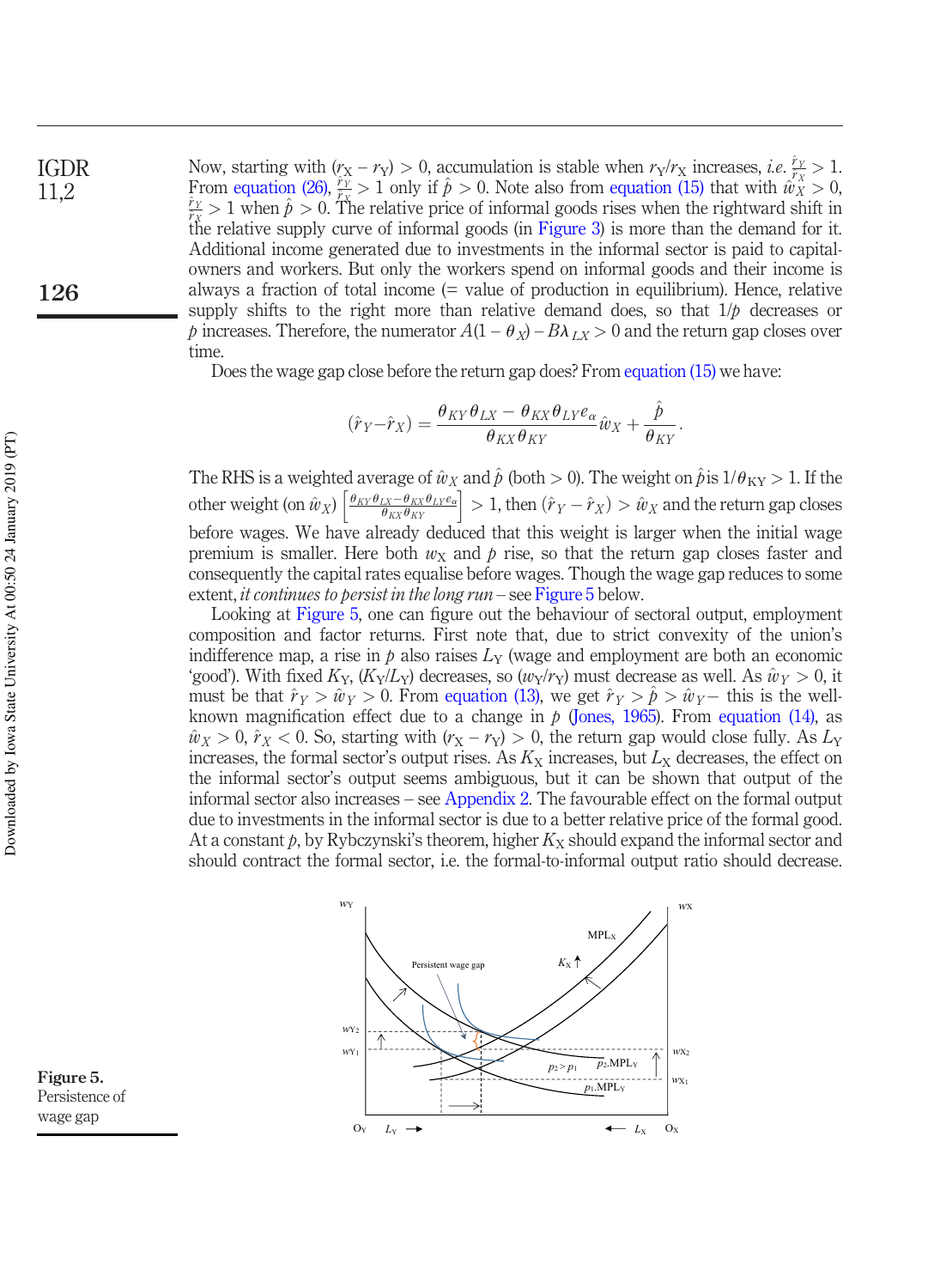However, the effect on the formal-to-informal output ratio cannot be ascertained here – it may increase or decrease depending on the extent of increase in the relative price, so that Rybczynski's theorem may not hold. Wage gap in

Compare these results with the case of investment in the formal sector (Section 3.4) with non-homothetic preferences. First, here *both*  $w<sub>X</sub>$  and  $p$  *increase*. The effect of a rise in  $K<sub>X</sub>$  on  $w_{\rm X}$  is reinforced by a rise in *p*, so that the net effect of investments in the informal sector is to raise wages. Second, while the wage gap is *static* with investment in the formal sector, here the wage gap *reduces*, though does not close completely. Third, the formal-to-informal employment ratio increases in the present case.

*Proposition 4.* Consider investments in the informal sector, with non-homothetic preference and inelastic wage elasticities of employment in both sectors. Then:

- The capital returns equalise in finite time and the economy produces both varieties of goods, with a higher output and employment in the formal sector.
- Rybczynski's theorem may or may not hold (in terms of output ratio).
- The formal-informal wage gap reduces but does not close completely.
- The result requires a CIH to be satisfied.

The last result may be contrasted to P2(iii).

*4.3 Equation of change with homothetic preferences* In equation (24), put  $\tilde{K}_Y = 0$  to get:

$$
-\hat{a}_{KY} - \hat{K}_X + \hat{a}_{KX} = -\sigma_D \hat{p}
$$

$$
[\gamma_{LX}\theta_{LX} - \gamma_{LY}\theta_{LY}(1 + e_{\alpha})]\hat{w}_X + \sigma_D\hat{p} = \hat{K}_X
$$

$$
B\hat{w}_X + \sigma_D \hat{p} = \hat{K}_X \tag{34}
$$

where  $B > 0$  as before.

Solving equations (32) and (34) by Cramer's rule:

$$
\hat{w}_X = \frac{\lambda_{LX}\sigma_D + \lambda_{LY}\gamma_{LY}}{A\sigma_D + BA_{LY}\gamma_{LY}}\hat{K}_X.
$$

Both the numerator and denominator are positive, hence  $\hat{w}_X > 0$ , and:

$$
\hat{p} = \frac{A - B\lambda_{LX}}{A\sigma_D + B\lambda_{LY}\gamma_{LY}}\hat{K}_X.
$$

Now, investment in the informal sector shifts the relative supply of informal goods but the relative demand curve does not shift; hence  $1/p$  must decrease. So the numerator of the above expression must be positive and  $\hat{p} > 0$ . Note that in the case of non-homothetic preference we assumed  $A(1 - \theta_X) - B\lambda_{LX} > 0$ . As  $(1 - \theta_X) < 1$ , in effect, we are assuming that the labour-income share in the formal sector  $(\theta_{\rm Y} = 1 - \theta_{\rm X})$  is not too low[23], so that even when '*A*' is multiplied by a number less than one, we still get  $A(1 - \theta_X) - B\lambda_{LX} > 0$ .

India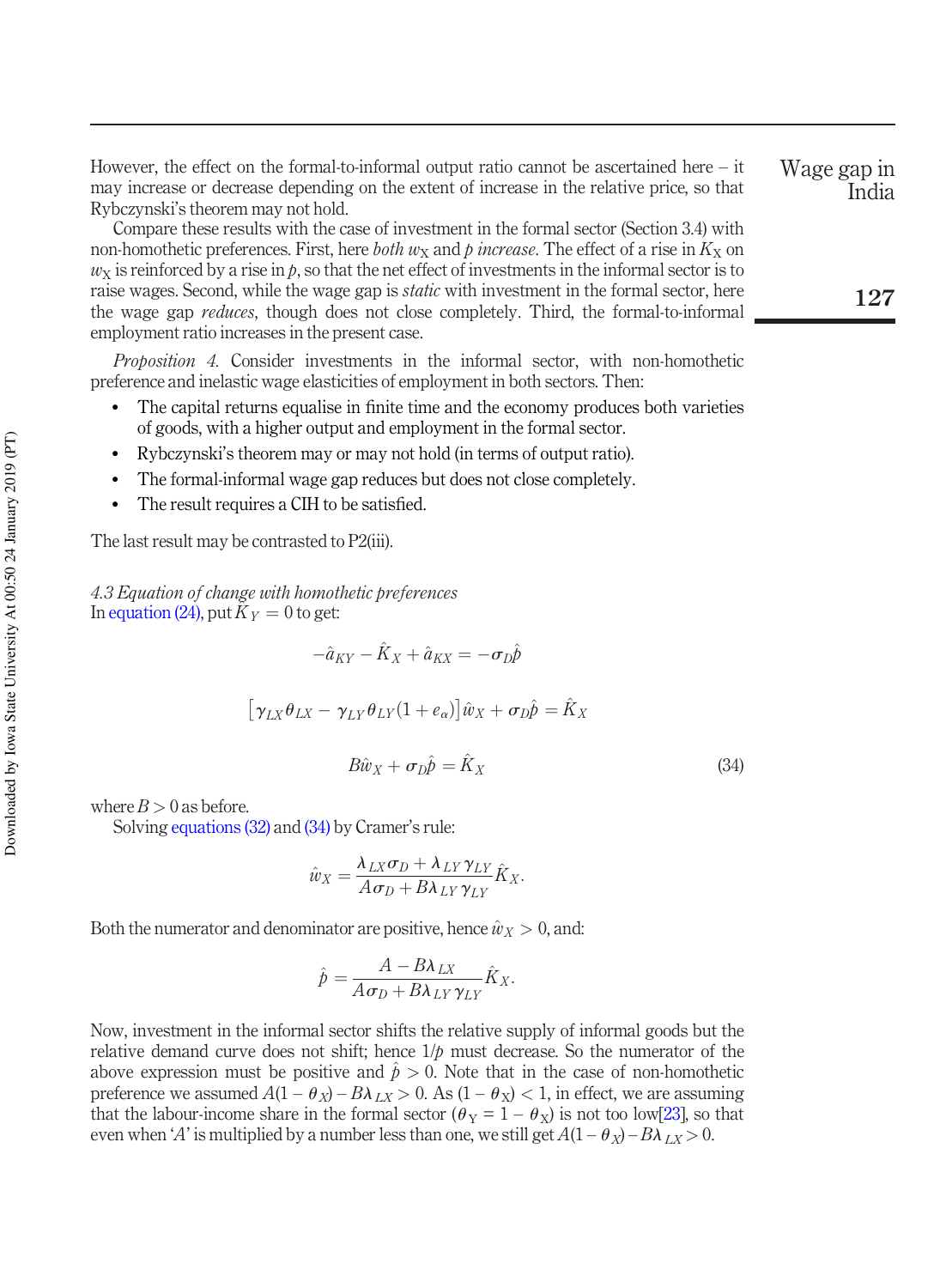Therefore, with homothetic preferences too, given that the initial wage premium is not large, wages are unlikely to equalise due to investments.

#### 5. Concluding remarks

This paper has tried to understand the temporal effect of investments on the formal-informal wage gap – a typical labour market feature observed in developing economies – in a general equilibrium set up. We ask a specific question: would the wage gap close over the long run and could investment be a driver of such convergence? The exercises carried out are therefore best viewed as theoretical experiments.

The model has introduced a particular variety of a labour market distortion where the formal wage is determined by union bargaining, but has stayed away from other types of labour market segmentation such as differences in skill levels among workers or tax considerations where only the formal sector pays the tax. The idea is to capture only one type of heterogeneity among many – where the source of heterogeneity lies in the form of a bargained nominal wage in the formal sector – and then to investigate what happens to the wage gap over time due to investments going either to the formal or to the informal sector. Union wage bargaining is the common means of wage determination in developing (Marjit and Kar, 2011) and developed economies (Farber, 1986; Lingens, 2007).

The analyses show that with a capital-intensive formal sector, a small initial wage premium and elastic relative demand, investment in the formal sector is likely to close the wage gap if the preferences are homothetic, but the gap persists if the preferences are nonhomothetic. However, investment in the informal sector is unlikely to close the wage gap with either type of preferences. Though we have assumed that workers do not save, the results would hold so long as the saving propensity of the capitalists is higher than that of workers. For developing economies like India, the preference over goods is likely to be nonhomothetic (as noted in Section 2.3), and therefore – though the wage gap seems to have narrowed – the wage gap is likely to persist over time, irrespective of which sector is getting investments.

In a similar general equilibrium framework, but with fixed (nominal) formal wage and fixed relative prices, Chattopadhyay and Mondal (2017) find that investment in the formal sector equalises wages, but the gap persists with investment in the informal sector. Our results may also be compared with Santra (2014), who explores the impact of trade on the relative returns to skill in the presence of non-homothetic preferences. He shows that, in a general equilibrium model of trade in differentiated products, if consumers react to a rise in real income by increasing their demands of the relatively skill intensive commodities, then the skilled–unskilled wage ratio increases. Our study finds that a narrowing wage gap can possibly be explained by homothetic preferences.

Our study, though draws motivation from the study of convergence, is also different from it. Convergence is driven by capital accumulation depending on how far a country is from its steady state (conditional convergence). In our case, it is the difference in capital returns across sectors that drives accumulation, and in the process, wages may or may not converge. Further, an important property of the steady state (to which a country converges) is balanced growth. However, our model can have unbalanced growth even when the rates of capital returns are equalised.

The fact that investment seems to have different effects on the wage gap may offer us a few insights to investment policy in India. The recent slowdown in the GDP growth rate of India has been attributed to investment – investment expenditure declined faster than other components of aggregate demand and gross capital formation as percentage of GDP came down from 38.2 per cent in 2011-12 to 32.3 per cent in 2013-14 (Economic

IGDR 11,2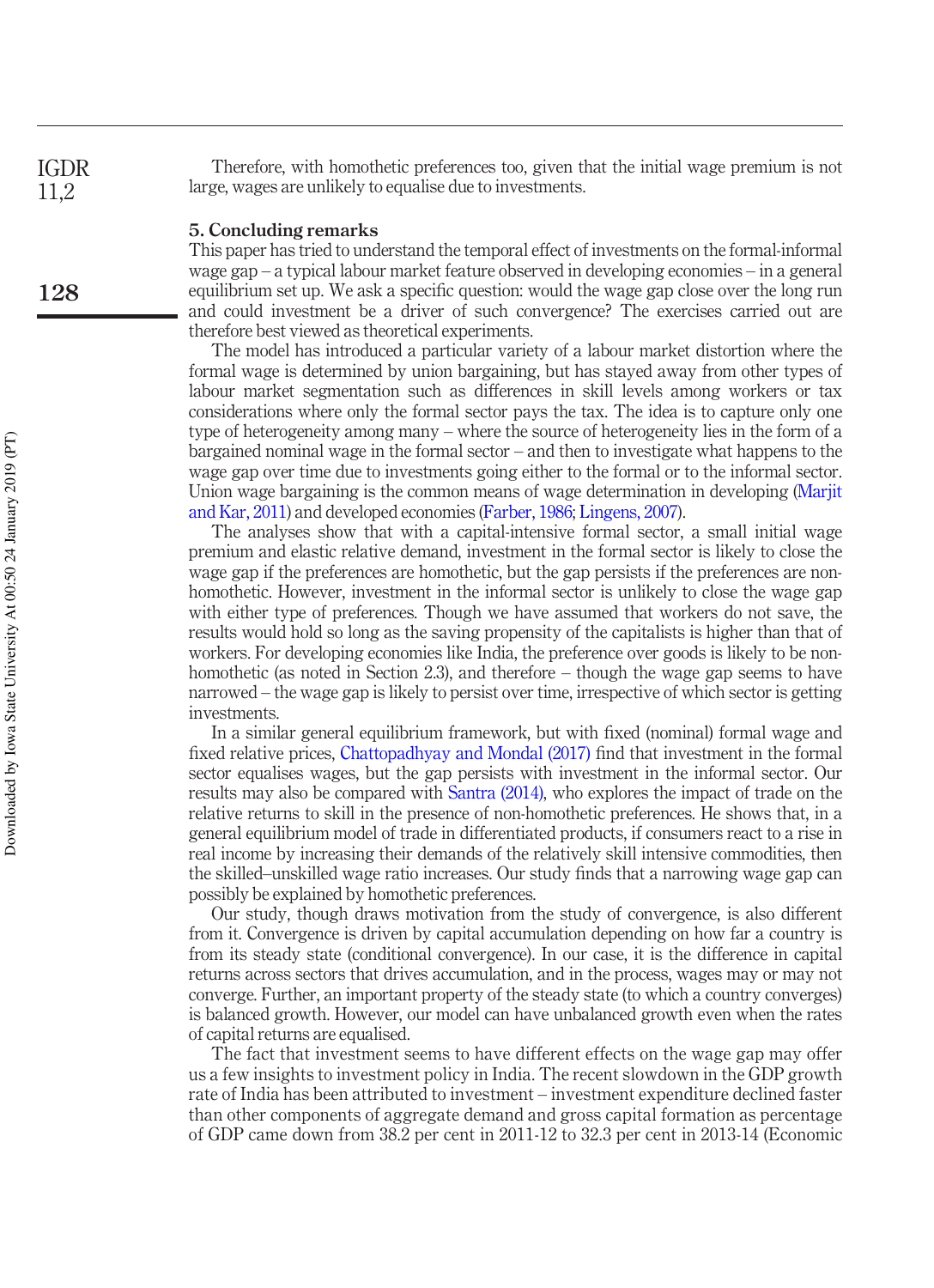Survey of India, various years). It is then not surprising that policy would call for more investment in the economy. Given the results of our model, and if one of the objectives of investment is to minimise the wage gap, it is straightforward that investments should be directed towards the formal sector. Various rounds of economic surveys emphasise growth through public investment such as investment in infrastructure and railways. Public investments can mostly be treated as investments going to the formal sector, and our model points out significant spillover effects to informal sector in terms of a narrowing wage gap over time.

Finally, the novelty of our study lies in taking a step towards building general equilibrium models with endogenous relative prices to investigate *temporal* effects of investments. It would be an interesting exercise to see the implications of incorporating both a unionised formal sector and heterogeneity in the skill levels in an optimising intertemporal multi-sector framework, much in the line of what García-Peñalosa and Turnovsky (2005) and Turnovsky and Basher (2009) do. We leave this for future research.

#### Notes

- 1. There are potentially other causes. For instance, a structural shift like economic reforms in the 1990s or the effects of central pay commissions on formal wages. In our study, all the NSSO rounds are post-reform rounds, hence, the effect of structural shift is already embedded. The effect of pay commission (like the sixth/seventh pay) is a *one-time* change (a level effect), and second, unless NSSO data (latest round being 2011) are available concurrently, it would be difficult to get a discernible trend.
- 2. Formal wage is obtained from the Annual Survey of Industries, India data. It is calculated from the Principal Characteristics of Factories by dividing wages to worker by number of workers. The data are on an annual basis and the deflator used is CPI-IW.
- 3. For calculating the annual average of real wages in the informal manufacturing sector, we have considered Own account Enterprises, Non Directory Manufacturing Enterprises and Directory Manufacturing Enterprises of the urban informal sector.
- 4. It may be noted here that Table I and Figure 1 just illustrate the fact that the wage gap in India does exist. But our objective in the paper is not to strictly relate this observation to the question of wage-convergence or to claim that results of our model spelt out later can potentially explain such observation in the past. Our question is purely a theoretical one that seeks to find out – given that there exists wage gap – whether investment across sectors could close the wage gap in the future (i.e. over time). In that sense, our question is not India-specific, but is more of an analytical in nature. Moreover, it is also possible that the wage gap might have increased further in the recent years – which can only be ascertained when the recent NSSO round is available.
- 5. The coefficient effect explains the contribution of the difference in returns to human capital variables and individual characteristics between formal and informal workers to the wage gap. The endowment effect explains the contribution of the differences in characteristics between formal and informal workers to the wage gap.
- 6. There is strong evidence of skilled-unskilled wage gap getting widened over the past few decades all over the world including developing economies like India as well (Santra, 2014). If the average wage gap is decreasing in India, increasing skilled–unskilled wage gap implies that the unskilled wage gap must be decreasing. This claim of course requires rigorous econometric exercise – which is possibly would be an extension of Narayanan's study to other rounds of NSSO.
- 7. All such general equilibrium model, in turn, are variations of Jones (1965).
- 8. The evidence for inter-sectoral (here formal-informal) mobility of capital is weak. La Porta and Shleifer (2008) find that informal firms rarely become formal; an average informal firm remains

Wage gap in India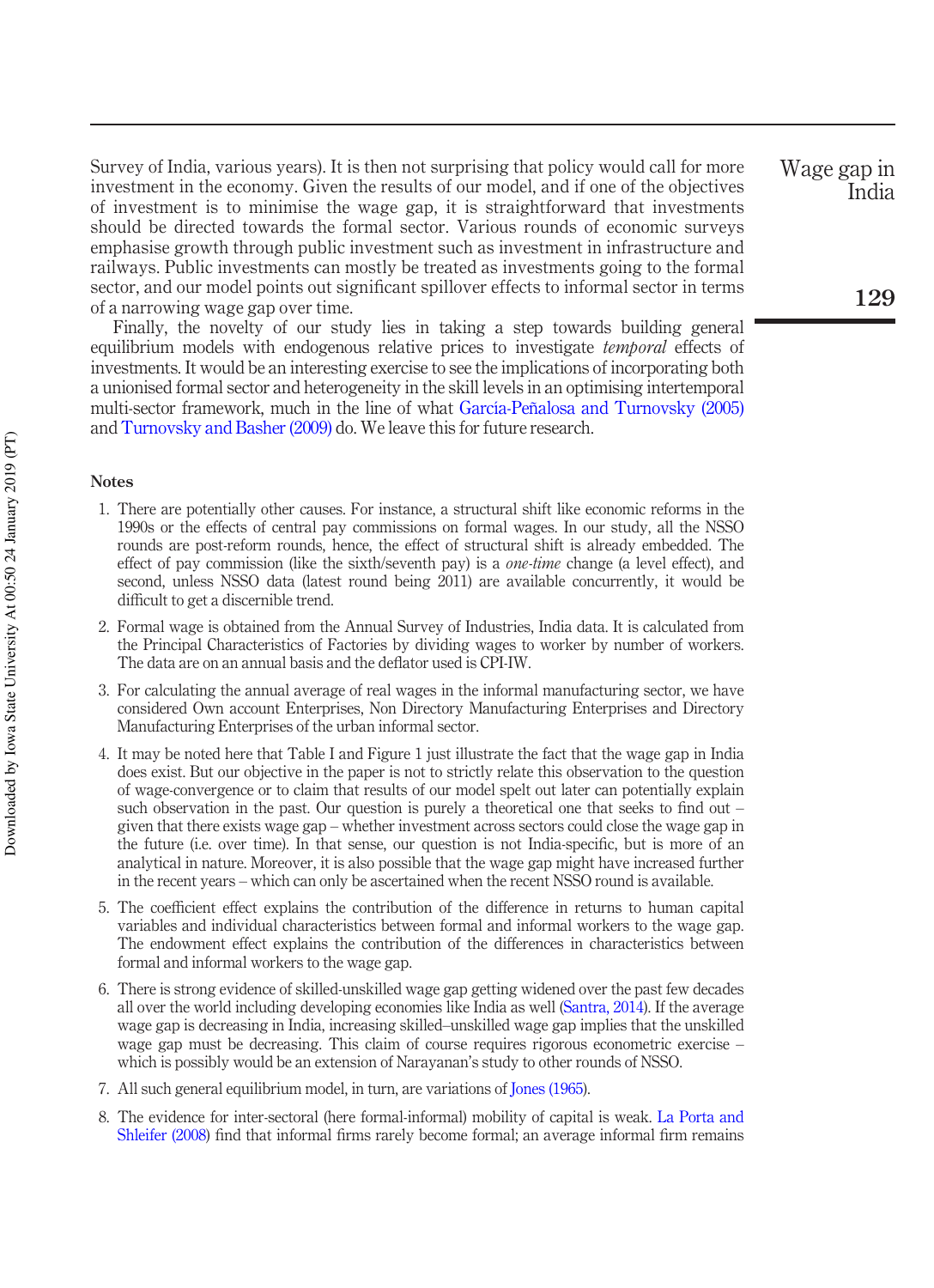| in business for nearly a decade without attempting to become formal. Further, on average, 91        |
|-----------------------------------------------------------------------------------------------------|
| per cent of registered firms start out as registered. See also Mariit and Kar (2009) for the Indian |
| context.                                                                                            |

- 9. There has been attempt to estimate the size of so-called black economy (for India, see Kumar, 2016), the definition of which is somewhat different from a shadow economy. A shadow economy is an extra-legal entity that contributes to productive activities of an economy. Whether a black economy does so is debatable.
- 10. Contrast this definition of 'long run' to that found in the growth literature, where long run has more to do with the question of 'balanced growth' – a steady state in which all the relevant macro-variables grow at the same rate. With fixed labour endowment in our model, growth cannot be balanced. Our focus is more on whether wages equalise when capital market reaches equilibrium due to investments. However, the source of diminishing return is often the 'raw' labour even if one allows growth in labour force.
- 11. Homogeneous of degree one utility functions satisfy the required properties of homothetic preferences. It is well known that the standard utility maximisation with homogeneous of degree one function leads to demand functions that depend on relative prices, but not on absolute prices. This property is known as the 'homogeneity postulate'.
- 12. Such saving behaviour is not uncommon in the growth literature, for instance, see Uzawa (1961). It is also well known that qualitative results do not get affected due to such assumptions so long as the saving propensity of the capitalists exceeds that of workers.
- 13. Market clearing for the formal goods is given by,  $pY = \psi (r_Y K_Y + r_X K_X)$  and that for investment goods by  $p_1Y = (1 - \psi)(r_Y K_Y + r_X K_X)$ , where  $\psi$  is the fraction of capitalists' income spent on *Y*-goods. The relative price of investment goods,  $p<sub>I</sub>$ , is exogenously fixed.
- 14. Strictly speaking, such preference is quasi-homothetic. For workers, investment and formal goods and for capitalists, informal goods can be (loosely) treated as neutral goods, respectively.
- 15. While the wage premium is defined with respect to the market clearing wage, the wage gap is the difference between the "equilibrium" wages.
- 16. Note that the formal wage may rise and formal employment may actually fall under general equilibrium. But this exercise is for deriving the demand schedule.
- 17. That is, labour migrates from the informal to the formal sector.
- 18. Note that CIH and elasticities of marginal products of labour enter into the equations through the coefficients of  $\hat{w}_x$ . Further, that the CIH may not always matter is also shown by Chaudhuri  $(2008)$  – though in a different context – where he shows that the consequences of international factor mobility on wage inequality may not necessarily depend on the difference in the factor intensity condition.
- 19. If the Cobb-Douglas preferences are homogeneous of degree one then  $\sigma_{\rm D} = 1$ .
- 20. We have already noted that with a smaller initial wage premium,  $w<sub>Y</sub>$  is set at a lower value so that  $\theta_{LY}$  is smaller and  $\theta_{KY}$  is larger, leading to a smaller value of  $\theta_{LY}/\theta_{KY}$ .
- 21. With inelastic adjustment in ' $\alpha$ ', we can treat  $w_Y$  to be 'as if' fixed so that an increase in  $w_X$ reduces the wage gap.
- 22. Note that, unlike the case with investments in the formal sector, in this case there is no 'reverse' (formal to informal) migration.
- 23. In India, for instance, GVA in the formal sector is close to 50 per cent of GDP. If one applies the standard two-third share of labour-income to GVA, it comes to 33 per cent of GDP. See Figure 1 in La Porta and Shleifer (2014) for a cross-country comparison of value added in the formal with the informal sector.

IGDR 11,2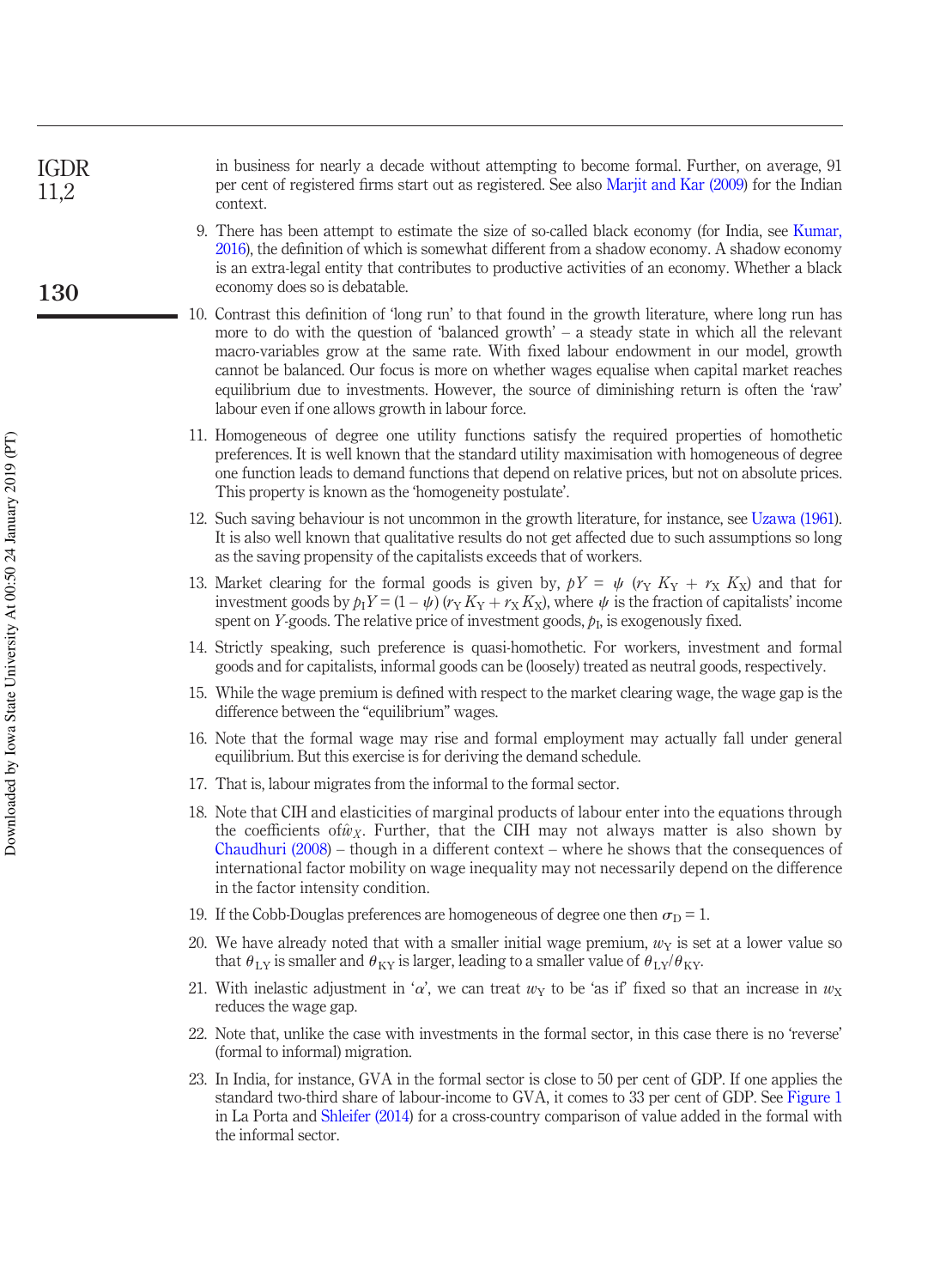#### References

Acharyya, R. (2011), "A note on quantitative trade restrictions, income effects and wage inequality", *Economic Modelling*, Vol. 28 No. 6, pp. 2628-2633.

- Agenor, P. (1996), "The labour market and economic adjustment", *IMF Staff Papers*, Vol. 43 No. 2, pp. 261-355.
- Agenor, P.R. and Montiel, P.J. (2008), *Development Macroeconomics*, 3rd edition, Princeton University Press, Princeton, NJ.
- Bargain, O. and Kwenda, P. (2009), "The informal sector wage gap: new evidence using quantile estimations on panel data", Discussion Paper No. 4286, Institute for the Study of Labor, Bonn.
- Barro, R.J. and Sala-i-Martin, X. (2003), *Economic Growth*, MIT Press, MA.
- Basu, K. (2013), *Analytical Development Economics: The Less Developed Economy Revisited. New*, Oxford University Press, Delhi.
- Bhattacharya, B.B. and Sakthivel, S. (2005), "Employment, wage and output relationships in India: a comparison of pre and post reform behaviour", *The Indian Journal of Labour Economics*, Vol. 48 No. 2, pp. 243-258.
- Carruth, A.A. and Oswald, A.J. (1981), "The determination of union and non-union wage rates", *European Economic Review*, Vol. 16 No. 2, pp. 285-302.
- Chattopadhyay, S. and Mondal, R. (2017), "Characterisation of economic growth in developing economies with informal sector", *Economic Papers: A Journal of Applied Economics and Policy*, Vol. 36 No. 1, pp. 86-101.
- Chaudhuri, S. (2008), "Wage inequality in a dual economy and international mobility of factors: do factor intensities always matter?", *Economic Modelling*, Vol. 25 No. 6, pp. 1155-1164.
- Chaudhuri, S. (2003), "How and how far to liberalize a developing economy with informal sector and factor market distortions", *Journal of International Trade and Economic Development*, Vol. 12 No. 4, pp. 403-428.
- Chaudhuri, S. (2016), "Trade unionism and welfare consequences of trade and investment reforms in a developing economy", *Metroeconomica*, Vol. 67 No. 1, pp. 152-171.
- Chaudhuri, S. and Banerjee, D. (2007), "Economic liberalization, capital mobility and informal wage in a small open economy: a theoretical analysis", *Economic Modelling*, Vol. 24 No. 6, pp. 924-940.
- Chaudhuri, S. and Banerjee, D. (2010), "Foreign capital inflow, skilled–unskilled wage inequality and unemployment of unskilled labour in a fair wage model", *Economic Modelling*, Vol. 27 No. 1, pp. 477-486.
- Chaudhuri, S. and Biswas, A. (2016),"Endogenous labour market imperfection, foreign direct investment and external terms-of-trade shocks in a developing economy", *Economic Modelling*, Vol. 59, pp. 416-424.
- Chaudhuri, S. and Yabuuchi, S. (2007), "Economic liberalization and wage inequality in the presence of labour market imperfection", *International Review of Economics and Finance*, Vol. 16 No. 4, pp. 592-603.
- Daza, N. and Gamboa, L.F. (2013), "Informal-formal wage gaps in Colombia", Society for the Study of Economic Inequality, Working Paper 301.
- Farber, H.S. (1986), "The analysis of union behaviour", in *Handbook of Labor Economics*, North Holland, Amsterdam, Vol 2, pp 1039-1089.
- Fields, A. (1990), "Labour market modeling and the urban informal sector: theory and evidence", in Turnham, D. (Ed.), *The Informal Sector and Evidence Revisited*, OECD, Paris.
- Frey, B. and Schneider, F. (2000), "Informal and underground economy (no. 0004)", Working Paper, Department of Economics, Johannes Kepler University of Linz.
- García-Peñalosa, C. and Turnovsky, S.J. (2005), "Second-best optimal taxation of capital and labor in a developing economy", *Journal of Public Economics*, Vol. 89 Nos 5/6, pp. 1045-1074.

India

Wage gap in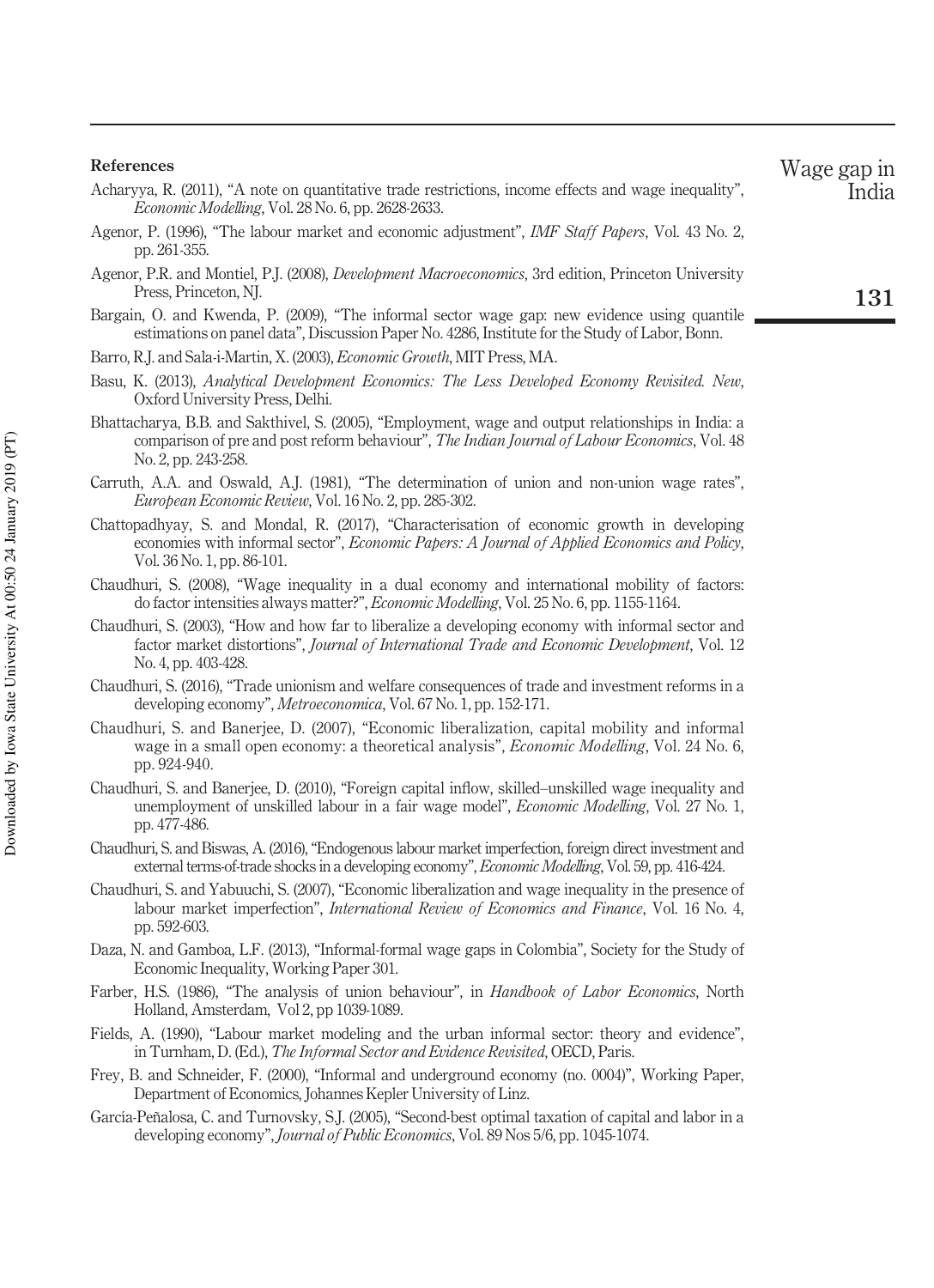| <b>IGDR</b> | Global Findex/Financial Inclusion Data (2014), The World Bank, Washington, DC.                                                                                                                                                  |
|-------------|---------------------------------------------------------------------------------------------------------------------------------------------------------------------------------------------------------------------------------|
| 11,2        | Gupta, M.S. and Dutta, P.B. (2011), "Skilled-unskilled wage inequality and unemployment: a general<br>equilibrium analysis", Economic Modelling, Vol. 28 No. 4, pp. 1977-1983.                                                  |
|             | Heijdra, B.J. (2009), Foundations of Modern Macroeconomics, 2nd edition, Oxford University Press,<br>New York.                                                                                                                  |
| 132         | Herrendorf, B., Rogerson, R. and Valentinyi, A. (2014), "Growth and structural transformation", in Aghion,<br>P. and Durlauf, P. (Eds), <i>Handbook of Economic Growth</i> , Elsevier, Oxford, North Holland, Vol 2.            |
|             | Jones, R.W. (1965), "The structure of simple general equilibrium models", The Journal of Political<br><i>Economy</i> , Vol. 73 No. 6, pp. 557-572.                                                                              |
|             | Jones, R.W. (1971), "Distortions in factor markets and the general equilibrium model of production",<br>The Journal of Political Economy, Vol. 79 No. 3, pp. 437-459.                                                           |
|             | Kar, S. and Marjit, S. (2001), "Informal sector in general equilibrium: welfare effects of trade policy<br>reforms", International Review of Economics and Finance, Vol. 10 No. 3, pp. 289-300.                                 |
|             | Karan, A.K. and Selvaraj, S. (2008), "Trends in wages and earnings in India: increasing wage<br>differentials in a segmented labour market", International Labour Organization Asia-Pacific<br>Working paper series. New Delhi. |
|             | Kumar, A. (2016), "Estimation of the size of the black economy in India, 1996–2012", <i>Economic and</i><br>Political Weekly, Vol. 51 No. 48, pp. 36-42.                                                                        |
|             | Kumar, M. and Ranjan, R. (2015), "Wage differential between informal and formal wage worker in<br>India", Academic Journal of Economic Studies, Vol. 1 No. 4, pp. 9-19.                                                         |
|             | La Porta, R. and Shleifer, A. (2008), "The unofficial economy and economic development", Brookings<br>Papers on Economic Activity, Fall: pp. 275-352.                                                                           |
|             | La Porta, R. and Shleifer, A. (2014), "Informality and development", <i>Journal of Economic Perspectives</i> ,<br>Vol. 28 No. 3, pp. 109-126.                                                                                   |
|             | Lingens, J. (2007), "Unions, wage setting, and economic growth", <i>Economic Modelling</i> , Vol. 24 No. 1,<br>pp. 167-188.                                                                                                     |
|             | Marjit, S. (2003), "Economic reform and informal wage - a general equilibrium analysis", Journal of<br>Development Economics, Vol. 72 No. 1, pp. 371-378.                                                                       |
|             | Marjit, S. and Acharya, R. (2003), International Trade, Wage Inequality and the Developing Economies:<br>A General Equilibrium Approach, Physica-Verlag, New York, NY.                                                          |
|             | Marjit, S. and Beladi, H. (2002), "The stolper-samuelson theorem in a wage differential framework",<br>The Japanese Economic Review, Vol. 53 No. 2, pp. 177-181.                                                                |
|             | Marjit, S. and Kar, S. (2009), "A contemporary perspective on the informal labour market: theory, policy<br>and the Indian experience", Economic and Political Weekly, Vol. 44 No. 14, pp. 60-71.                               |
|             | Marjit, S. and Kar, S. (2011), The Outsiders: Economic Reform and Informal Labour in a Developing<br>Economy, Oxford University Press India, New Delhi.                                                                         |
|             | Marjit, S., Kar, S. and Acharyya, R. (2007), "Agricultural prospects and informal wage in general<br>equilibrium", Economic Modelling, Vol. 24 No. 3, pp. 380-385.                                                              |
|             | Mazumdar, D. (1983), "Segmented labour markets in LDCs", American Economic Review, Vol. 73, pp. 254-259.                                                                                                                        |
|             | Mazumdar, D. (1993), "Labour markets and adjustment in open asian economies: the Republic of Korea<br>and Malaysia", The World Bank Economic Review, Vol. 7 No. 3, pp. 349-380.                                                 |
|             | Narayanan, A. (2015), "Informal employment in India: voluntary choice or a result of labor market<br>segmentation", Indian Journal of Labour Economics, Vol. 58 No. 1, pp. 119-167.                                             |
|             | Neary, P. (1978), "Dynamic stability and the theory of Factor-Market distortions", The American<br><i>Economic Review</i> , Vol. 68 No. 4, pp. 671-682.                                                                         |
|             | Santra, S. (2014), "Non-homothetic preferences: explaining unidirectional movements in wage<br>differentials", Journal of Development Economics, Vol. 109, pp. 87-97.                                                           |
|             |                                                                                                                                                                                                                                 |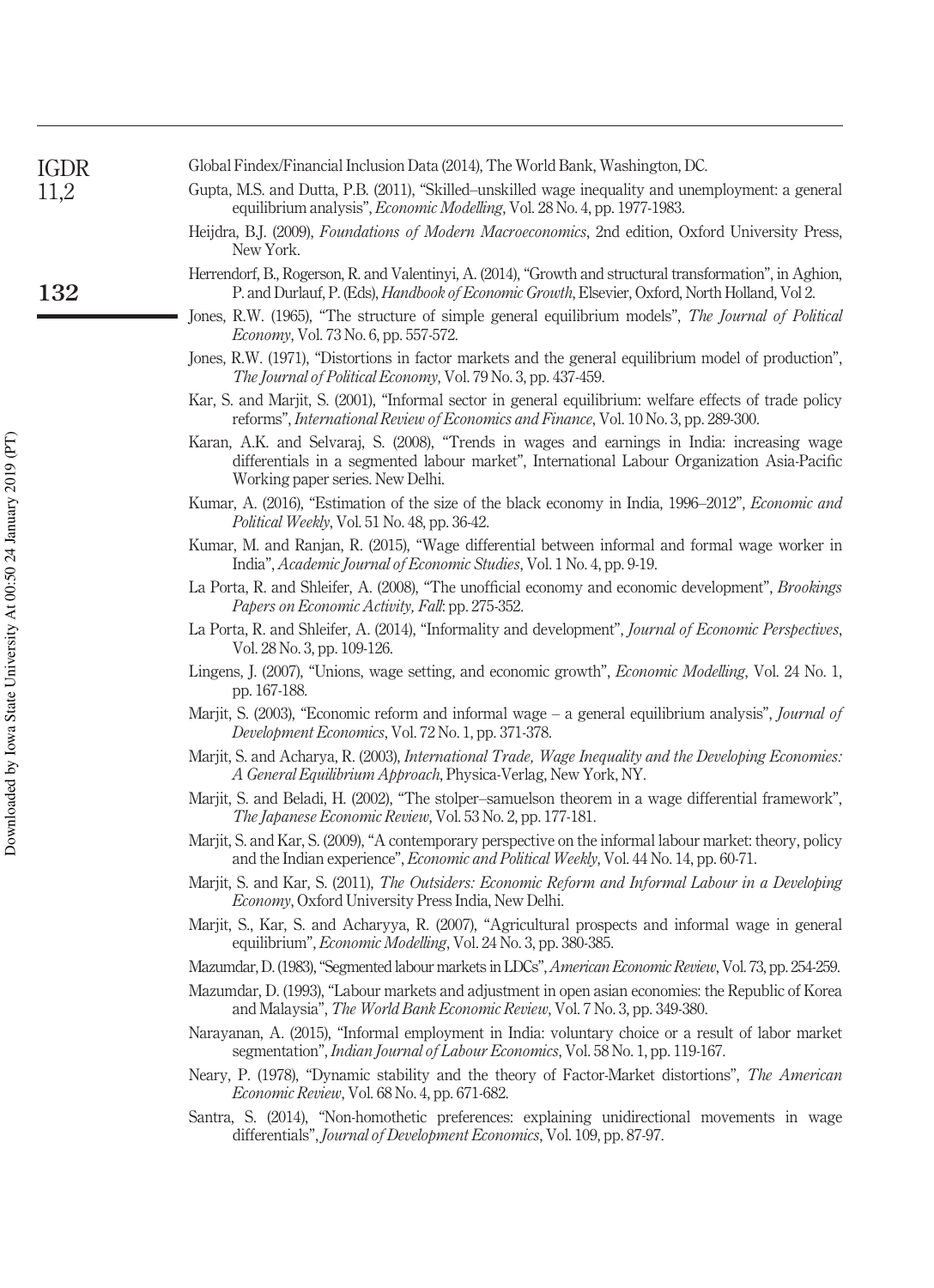| Schneider, F. (2012), "The shadow economy and work in the shadow: What do We (not) know?",<br>Discussion Paper No. 6423, IZA, Bonn, Germany.                                                                                                                                                           | Wage gap in<br>India |
|--------------------------------------------------------------------------------------------------------------------------------------------------------------------------------------------------------------------------------------------------------------------------------------------------------|----------------------|
| Schneider, F., Chaudhuri, K. and Chatterjee, S. (2003), "The size and development of the Indian shadow<br>economy and a comparison with other 18 asian countries: an empirical investigation", Department<br>of Economics, Johannes Kepler University Linz, Austria, Economics working papers 2003-02. |                      |
| Tansel, A. and Kan, E.O. (2012), "The formal/informal employment earnings gap: evidence from<br>Turkey", Discussion Paper No. 6556. Institute for the Study of Labor, Bonn.                                                                                                                            | 133                  |
| Turnham, D. (1993), "Employment and Development: A New Review of Evidence," OECD, Paris.                                                                                                                                                                                                               |                      |

Turnovsky, S.J. and Basher, M.A. (2009), "Fiscal policy and the structure of production in a two-sector developing economy", *Journal of Development Economics*, Vol. 88 No. 2, pp. 205-216.

Uzawa, H. (1961), "On a Two-Sector model of economic growth", *The Review of Economic Studies*, Vol. 29 No. 1, pp. 40-47.

Yabuuchi, S. and Chaudhuri, S. (2007), "International migration of labour and skilled–unskilled wage inequality in a developing economy", *Economic Modelling*, Vol. 24 No. 1, pp. 128-137.

#### Further reading

Cole, W.E. and Sanders, R.D. (1985), "Internal migration and urban employment in the third world", *American Economic Review*, Vol. 75, pp. 481-494.

Economic Survey various issues. Government of India, Ministry of Finance, New Delhi.

National Sample Survey, *Various Rounds*, Department of Statistics, Government of India, New Delhi

#### Appendix 1. The wage setting rule

Union's utility function is given by

$$
U(w_Y, L_Y) = L_Y[u(w_Y) - u(w_X)],
$$
\n(10)

where *u* follows the standard properties:  $u' > 0$  and  $u'' < 0$  and  $w_X$  is treated parametrically by the union.

The maximisation problem reads:

$$
\underset{w_Y}{Max} \ U(w_Y, L_Y)
$$

Subject to:

$$
\frac{\partial}{\partial L_Y} \pi_Y(w_Y, L_Y; K_Y) = 0 \tag{10.1}
$$

Further:

$$
\frac{\partial}{\partial L_X} \pi_X(w_X, L_X; K_X) = 0 \tag{10.2}
$$

$$
L_Y + L_X = \overline{L} \tag{10.3}
$$

The conditions given by equations (10.1) and (10.2) give the labour demand curves  $(MP<sub>L</sub>)$  for the formal and informal sector, respectively. Equation (10.3) is nothing but the full employment condition. The sequence of variable determination is this. Tangency of the union's indifference curve and firm's labour demand curve determines  $w_Y$  and  $L_Y$ . Equation (10.3) determines  $L_X$ , and then equation (10.2) determines  $w_X$ .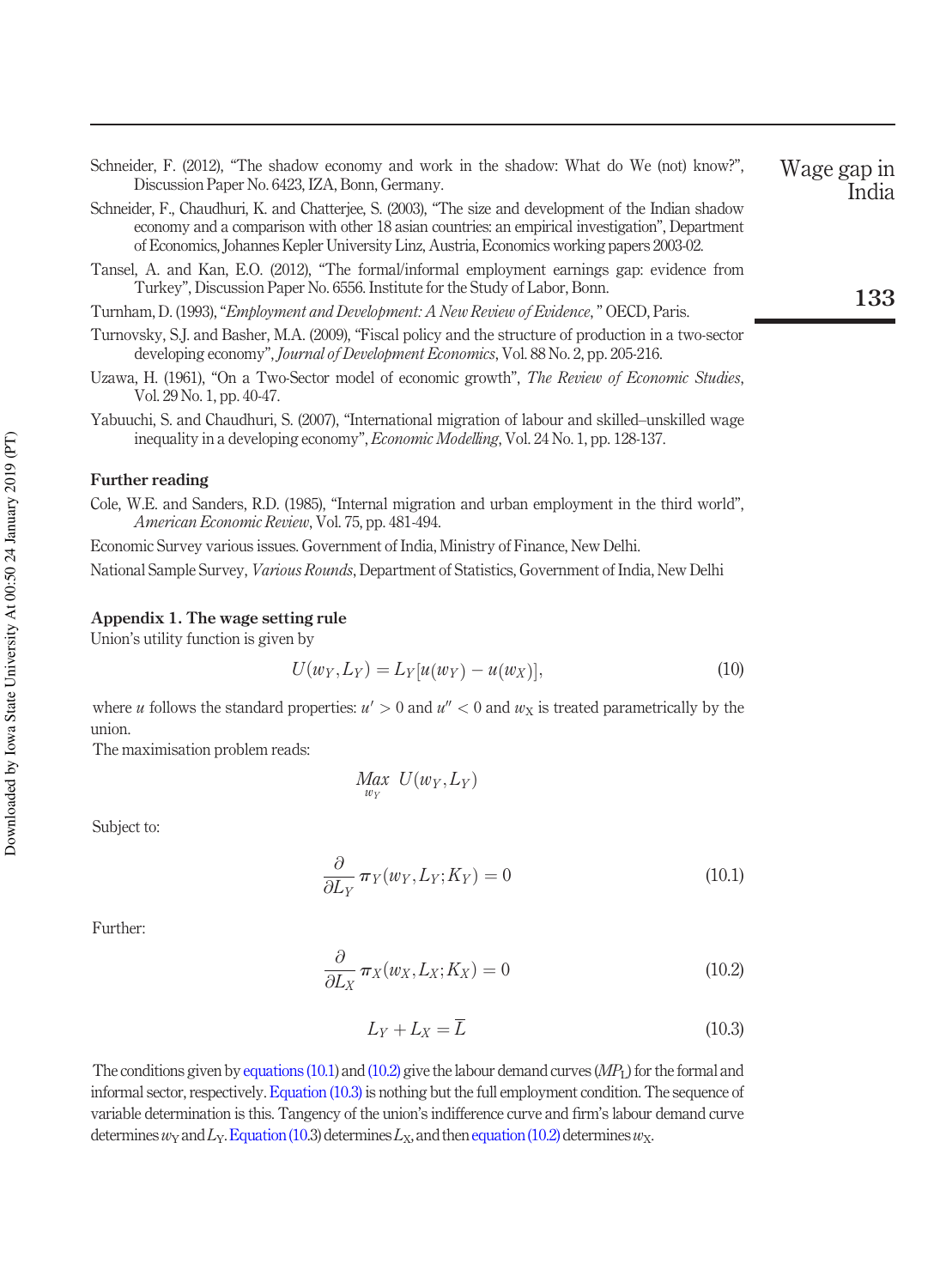Putting equation (10.1) into the utility function we get an unconstrained problem:

$$
Max_{w_Y} U\Big[w_Y, L_Y^d(w_Y; K_Y)\Big].
$$

The first order condition (FOC) is  $\frac{dU}{dw_Y} = 0$ :  $\frac{\partial U}{\partial w_Y} + \frac{\partial U}{\partial L_Y} \frac{\partial L_Y}{\partial w_Y} = 0$ 

$$
L_Y u^{'}(w_Y) + \frac{\partial L_Y}{\partial w_Y}[u(w_Y) - u(w_X)] = 0
$$

$$
\frac{L_Y}{w_Y} \left[ w_Y u'(w_Y) + \{ u(w_Y) - u(w_X) \} \frac{w_Y}{L_Y} \frac{\partial L_Y}{\partial w_Y} \right] = 0
$$

$$
\frac{u(w_Y) - u(w_X)}{w_Y u'(w_Y)} = \frac{1}{\gamma_{LY}},
$$
\n(10.4)

where  $\gamma_{IV}$  is the elasticity of labour's marginal physical products and is constant for a CRS production function. As  $\gamma_{LY}$  < 1, there is a utility mark-up over the utility associated with the market clearing wage (under market clearing wage,  $w_Y = w_X$  always). Note that  $w_Y$  and  $w_X$  are equilibrium values of wages, as they satisfy the FOC.

The FOC equation (10.4) can be used to find out the equilibrium comparative statics effect of the informal wage on the formal wage. Using the implicit function theorem:

$$
\frac{dw_Y}{dw_X} = -\frac{u^{'}(w_X)}{w_Yu^{''}(w_Y)} > 0 \text{ as } u' > 0 \text{ and } u'' < 0
$$

Hence, the equilibrium wage adjustment rule can be written in a reduced form as:

$$
w_Y = \alpha(w_X) \text{ or equivalently } \hat{w}_Y = e_\alpha \hat{w}_X,\tag{12}
$$

where  $e_{\alpha} = \frac{w_X}{w_Y} \frac{dw_Y}{dw_X}$ . Further,  $\frac{d^2 w_Y}{d w_X^2} = -\frac{u''(w_X)}{w_Y u''(w_Y)}$  $\frac{u''(w_X)}{w_Yu''(w_Y)} + \frac{u'(w_X)\frac{dw_Y}{dw_X}[u''(w_Y) + w_Yu'''(w_Y)]}{[w_Yu''(w_Y)]^2}$  $\frac{[w_Yu''(w_Y)]^2}{[w_Yu''(w_Y)]^2}$ 

We consider the class of concave utility functions for which the third derivate,  $u'''$ , is either negligibly small  $[u(w) = \sqrt{w}]$ , or zero  $\left[u(w) = aw - bw^2, w < \frac{a}{2b}\right]$ , or negative  $\left[u(w) = aw - bw^3, w < \sqrt{\frac{a}{3b}}\right]$ . Under such condition,  $|u''(w_Y)| > |w_Y u'''(w_Y)|$  so that overall,  $\frac{d^2w_Y}{dw_X^2} < 0$ . Therefore,  $w_Y = \alpha(w_X)$  is concave in  $w_Y w_X$  plane, so that  $0 < e_\alpha < 1$ .

Intuitively, a rise in equilibrium  $w<sub>X</sub>$  due to a rise in  $K<sub>Y</sub>$  (Figure 2) is accompanied by a less-thanproportionate (equilibrium) increase in  $w_Y$  due to strict concavity of the union's utility function  $U(w_Y,$  $L<sub>Y</sub>$ ), that is, the indifference curves are strictly convex to the origin. It is optimal for the union to 'balance' out the effect over both the wage rate and employment. Contrast this with the situation under the market clearing wage (without a labour market distortion created by a formal-sector union) – a rise in  $K_Y$  (or  $K_X$ ) causes an equal increase in both formal and informal wages.

IGDR 11,2